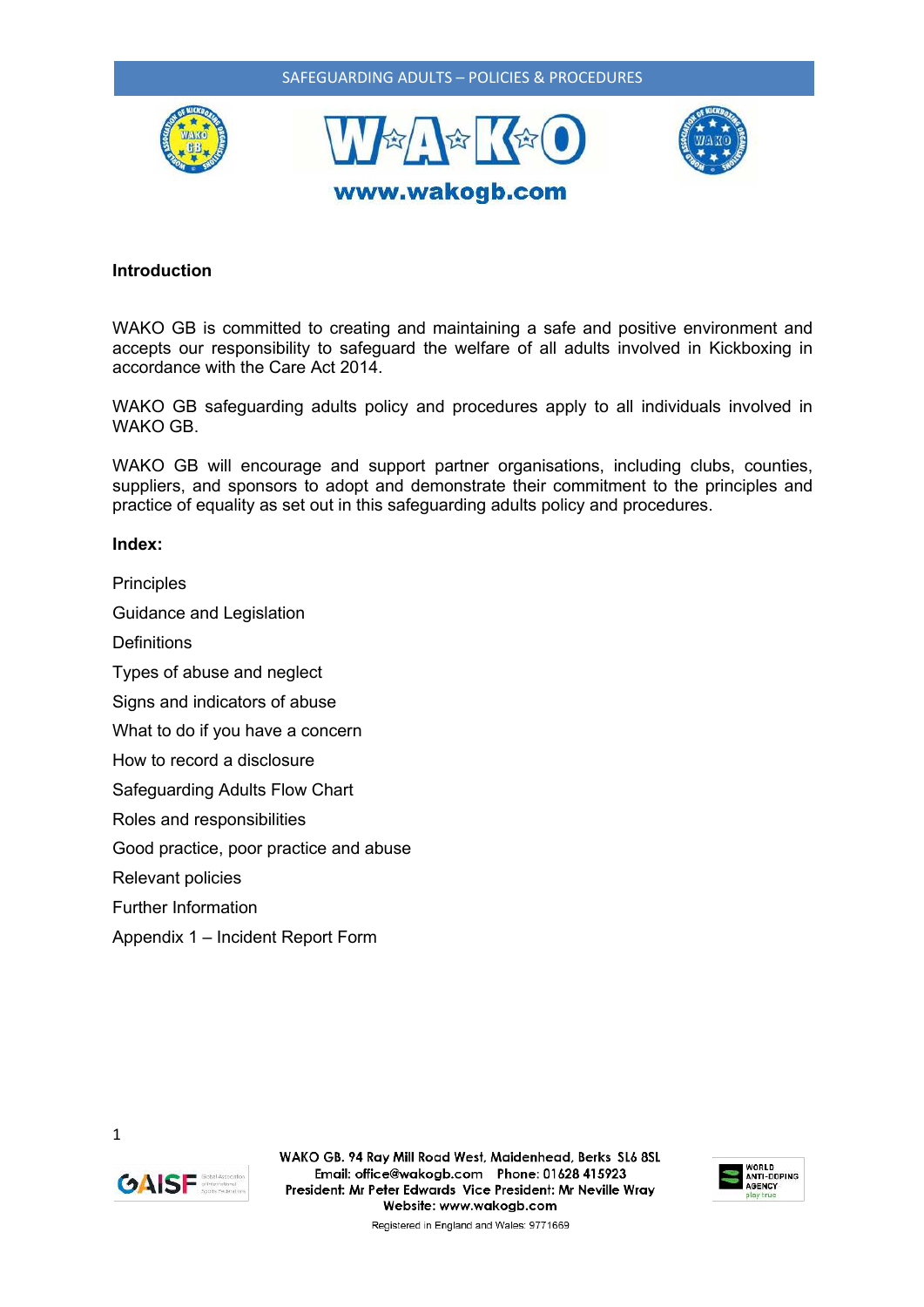





Appendix 2 – Guidance and information

- Capacity Guidance on Making Decisions
- Understanding the MCA
- Making Decisions
- Consent and Information Sharing
- Making Safeguarding Personal
- Consent

Appendix 3 – Legislation and Government Initiatives

Appendix 4 – Useful Contacts





WAKO GB. 94 Ray Mill Road West, Maidenhead, Berks SL6 8SL Email: office@wakogb.com Phone: 01628 415923 President: Mr Peter Edwards Vice President: Mr Neville Wray Website: www.wakogb.com

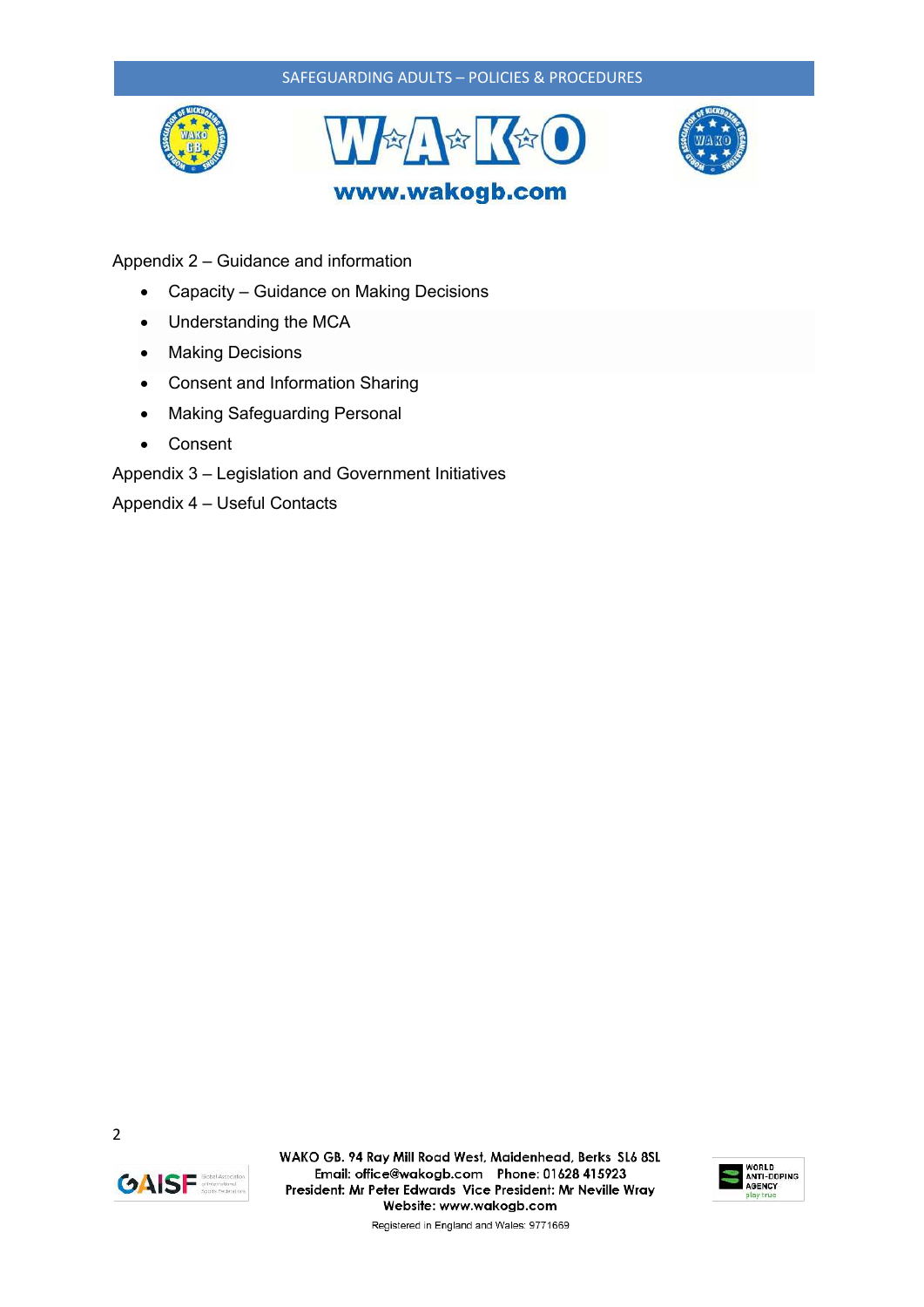





## **1. Principles**

The guidance given in the policy and procedures is based on the following principles:

- All adults, regardless of age, ability or disability, gender, race, religion, ethnic origin, sexual orientation, marital or gender status have the right to be protected from abuse and poor practice and to participate in an enjoyable and safe environment.
- WAKO GB will seek to ensure that our sport is inclusive and make reasonable adjustments for any ability, disability or impairment, we will also commit to continuous development, monitoring and review.
- The rights, dignity and worth of all adults will always be respected.
- We recognise that ability and disability can change over time, such that some adults may be additionally vulnerable to abuse, in particular those adults with care and support needs
- We all have a shared responsibility to ensure the safety and well-being of all adults and will act appropriately and report concerns whether these concerns arise within WAKO GB for example inappropriate behaviour of a coach, or in the wider community.
- All allegations will be taken seriously and responded to quickly in line with WAKO GB Safeguarding Adults Policy and Procedures.
- WAKO GB recognises the role and responsibilities of the statutory agencies in safeguarding adults and is committed to complying with the procedures of the Local Safeguarding Adults Boards.

#### **The six principles of adult safeguarding**

The Care Act 2014 sets out the following principles that should underpin safeguarding of adults

• **Empowerment** - People being supported and encouraged to make their own decisions and informed consent.

"I am asked what I want as the outcomes from the safeguarding process and these directly inform what happens."

- **Prevention** It is better to take action before harm occurs. "I receive clear and simple information about what abuse is, how to recognise the signs and what I can do to seek help."
- **Proportionality** The least intrusive response appropriate to the risk presented. "I am sure that the professionals will work in my interest, as I see them and they will only get involved as much as needed."
- **Protection** Support and representation for those in greatest need. "I get help and support to report abuse and neglect. I get help so that I am able to take part in the safeguarding process to the extent to which I want."



WAKO GB. 94 Ray Mill Road West, Maidenhead, Berks SL6 8SL Email: office@wakogb.com Phone: 01628 415923 President: Mr Peter Edwards Vice President: Mr Neville Wray Website: www.wakogb.com Registered in England and Wales: 9771669



3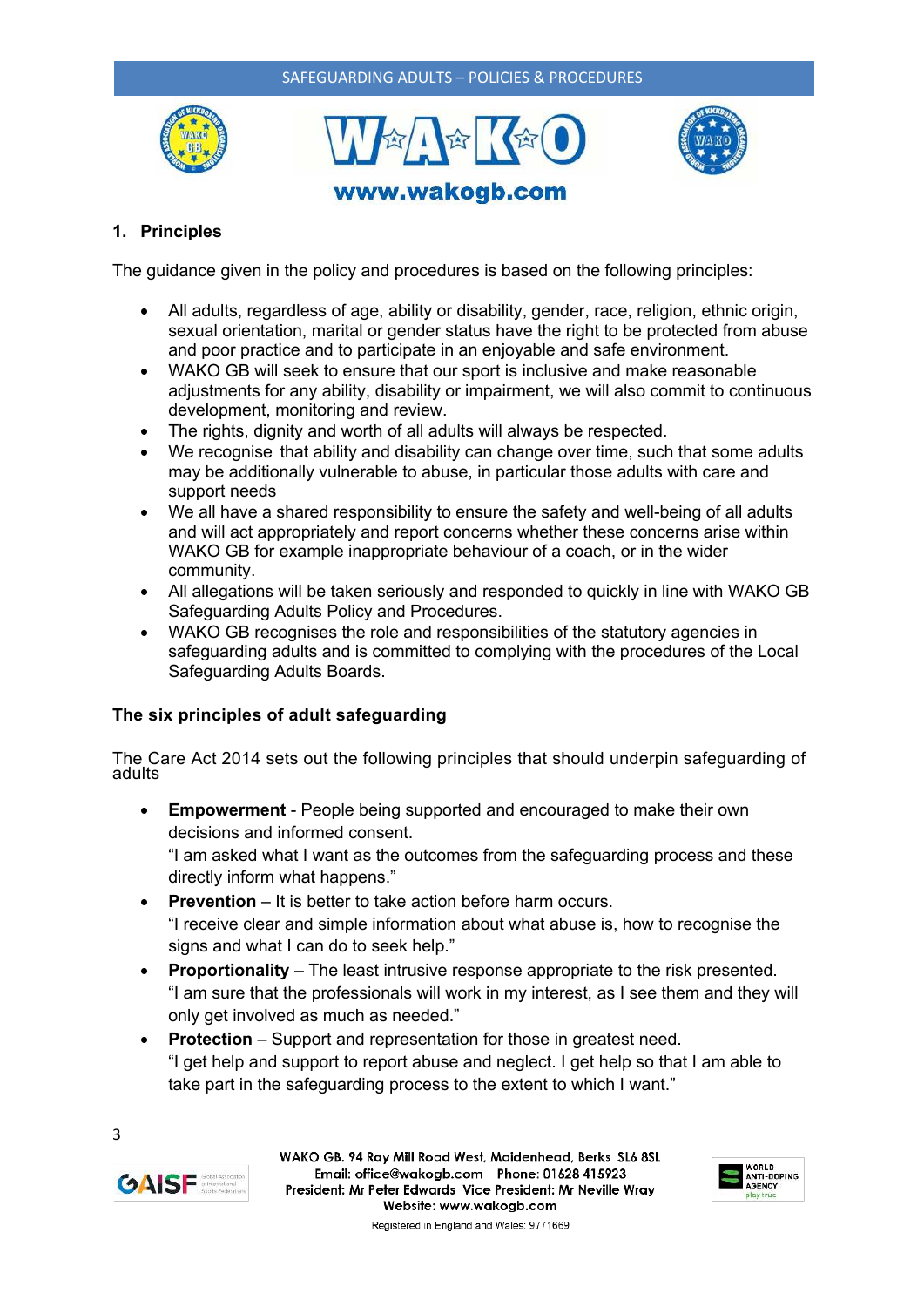



• **Partnership** – Local solutions through services working with their communities. Communities have a part to play in preventing, detecting and reporting neglect and abuse

"I know that staff treat any personal and sensitive information in confidence, only sharing what is helpful and necessary. I am confident that professionals will work together and with me to get the best result for me."

• **Accountability** – Accountability and transparency in delivering safeguarding. "I understand the role of everyone involved in my life and so do they."

### **Making Safeguarding personal**

'Making safeguarding personal' means that adult safeguarding should be person led and outcome focussed. It engages the person in a conversation about how best to respond to their safeguarding situation in a way that enhances involvement, choice and control. As well as improving quality of life, well-being and safety.

Wherever possible discuss safeguarding concerns with the adult to get their view of what they would like to happen and keep them involved in the safeguarding process, seeking their consent to share information outside of the organisation where necessary.

#### **Wellbeing Principle**

The concept of wellbeing is threaded throughout the Care Act and it is one that is relevant to adult safeguarding in sport and activity. Wellbeing is different for each of us however the Act sets out broad categories that contribute to our sense of wellbeing. By keeping these themes in mind, we can all ensure that adult participants can take part in Kickboxing fully.

- Personal dignity (including treatment of the individual with respect)
- Physical and mental health and emotional wellbeing
- Protection from abuse and neglect
- Control by the individual over their day-to-day life (including over care and support provided and the way they are provided)
- Participation in work, education, training or recreation
- Social and economic wellbeing
- Domestic, family and personal domains
- Suitability of the individual's living accommodation
- The individual's contribution to society.





4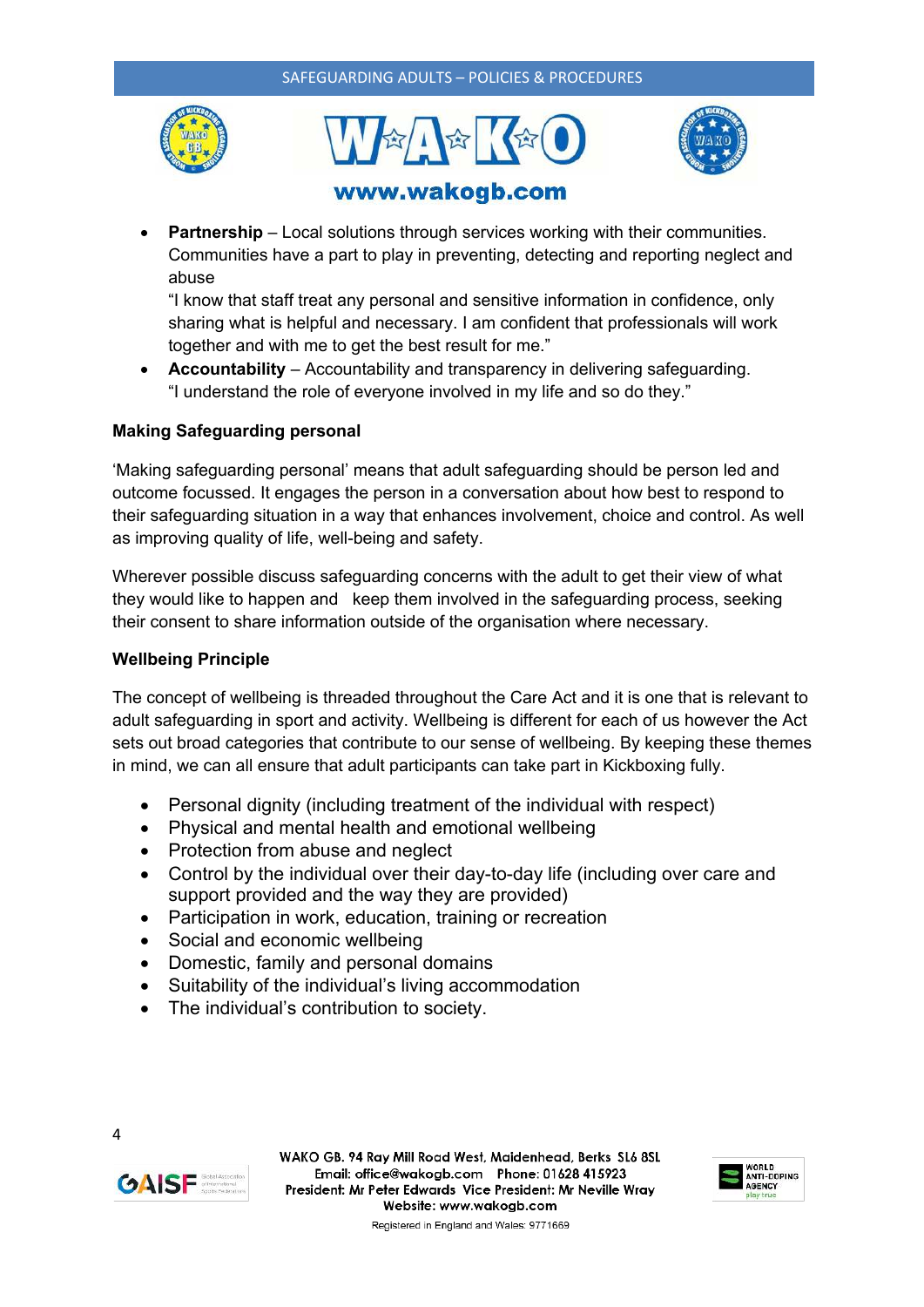





# **2. Legislation**

The practices and procedures within this policy are based on the principles contained within the UK legislation and Government Guidance and have been developed to complement the Safeguarding Adults Boards policy and procedures They take the following into consideration:

- The Care Act 2014
- The Protection of Freedoms Act 2012
- Domestic Violence, Crime and Victims (Amendment) Act 2012
- The Equality Act 2010
- The Safeguarding Vulnerable Groups Act 2006
- Mental Capacity Act 2005
- Sexual Offences Act 2003
- The Human Rights Act 1998
- The Data Protection Act 1998

#### **3. Definitions**

To assist working through and understanding this policy a number of key definitions need to be explained:

**Adult** is anyone aged 18 or over.

**Adult at Risk** is a person aged 18 or over who:

• Has needs for care and support (whether or not the local authority is meeting any of those needs);

and;

- Is experiencing, or is at risk of, abuse or neglect; and;
- As a result of those care and support needs is unable to protect themselves from either the risk of, or the experience of, abuse or neglect.

**Adult in need of care and support** is determined by a range of factors including personal characteristics, factors associated with their situation or environment and social factors. Naturally, a person's disability or frailty does not mean that they will inevitably experience harm or abuse.

5



WAKO GB. 94 Ray Mill Road West, Maidenhead, Berks SL6 8SL Email: office@wakogb.com Phone: 01628 415923 President: Mr Peter Edwards Vice President: Mr Neville Wray Website: www.wakogb.com

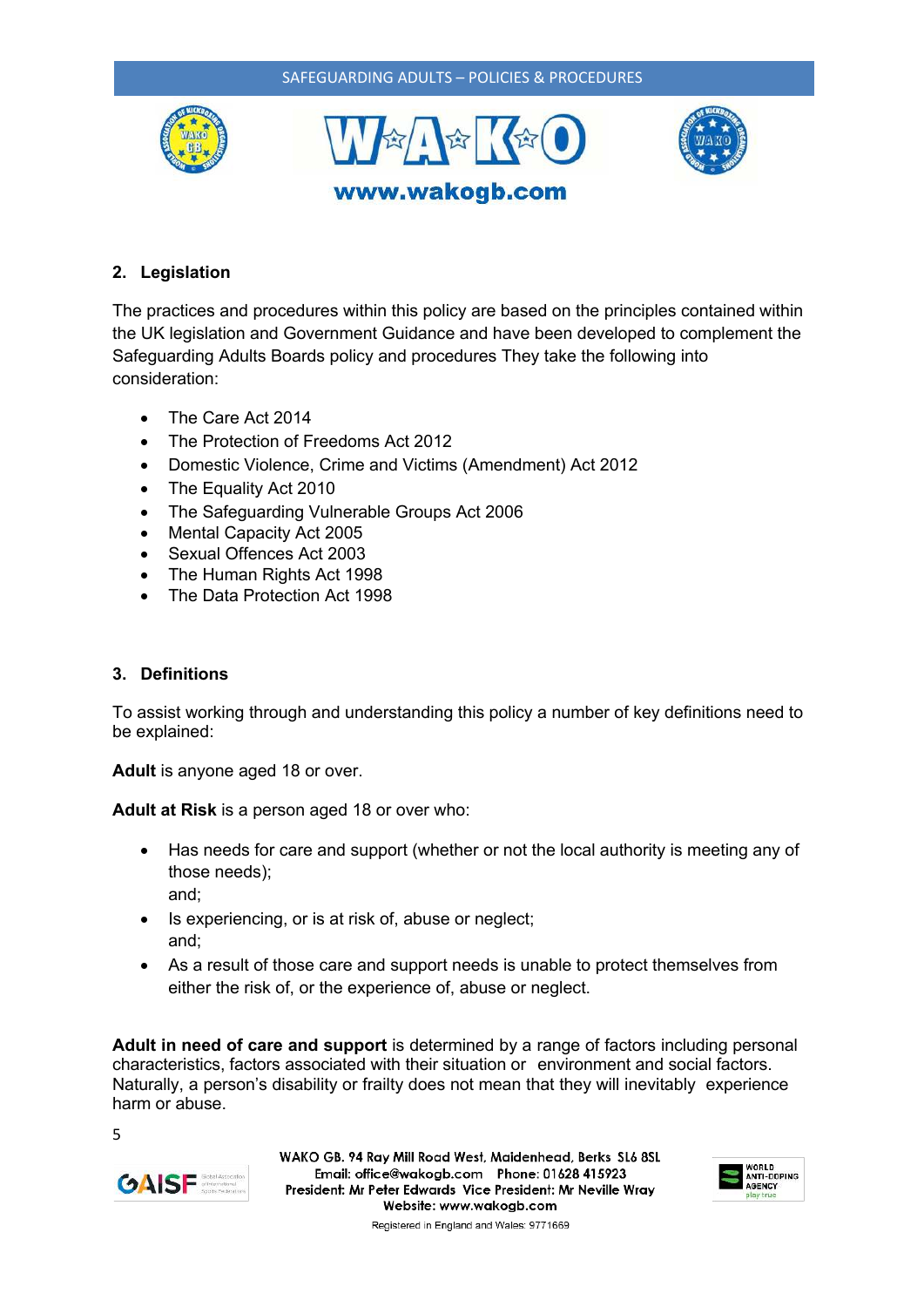





# www.wakogb.com

In the context of safeguarding adults, the likelihood of an adult in need of care and support experiencing harm or abuse should be determined by considering a range of social, environmental and clinical factors, not merely because they may be defined by one or more of the above descriptors.

In recent years there has been a marked shift away from using the term 'vulnerable' to describe adults potentially at risk from harm or abuse.

**Abuse** is a violation of an individual's human and civil rights by another person or persons. See section 4 for further explanations.

**Adult safeguarding** is protecting a person's right to live in safety, free from abuse and neglect.

**Capacity** refers to the ability to make a decision at a particular time, for example when under considerable stress. The starting assumption must always be that a person has the capacity to make a decision unless it can be established that they lack capacity (MCA 2005). (See Appendix 2)

### **4. Types of Abuse and Neglect**

There are different types and patterns of abuse and neglect and different circumstances in which they may take place. The Care Act 2014 identifies the following as an illustrative guide and is not intended to be exhaustive list as to the sort of behaviour which could give rise to a safeguarding concern.

**Self-neglect** – this covers a wide range of behaviour: neglecting to care for one's personal hygiene, health or surroundings and includes behaviour such as hoarding.

**Modern Slavery** – encompasses slavery, human trafficking, forced labour and domestic servitude. Traffickers and slave masters use whatever means they have at their disposal to coerce, deceive and force individuals into a life of abuse, servitude and inhumane treatment

**Domestic Abuse and coercive control** – including psychological, physical, sexual, financial and emotional abuse. It also includes so called 'honour' based violence. It can occur between any family members.

**Discriminatory Abuse** – discrimination is abuse which centres on a difference or perceived difference particularly with respect to race, gender or disability or any of the protected characteristics of the Equality Act.

**Organisational Abuse** – including neglect and poor care practice within an institution or specific care setting such as a hospital or care home, for example, or in relation to care provided in one's own home. This may range from one off incidents to on-going ill-treatment.



6

WAKO GB. 94 Ray Mill Road West, Maidenhead, Berks SL6 8SL Email: office@wakogb.com Phone: 01628 415923 President: Mr Peter Edwards Vice President: Mr Neville Wray Website: www.wakogb.com

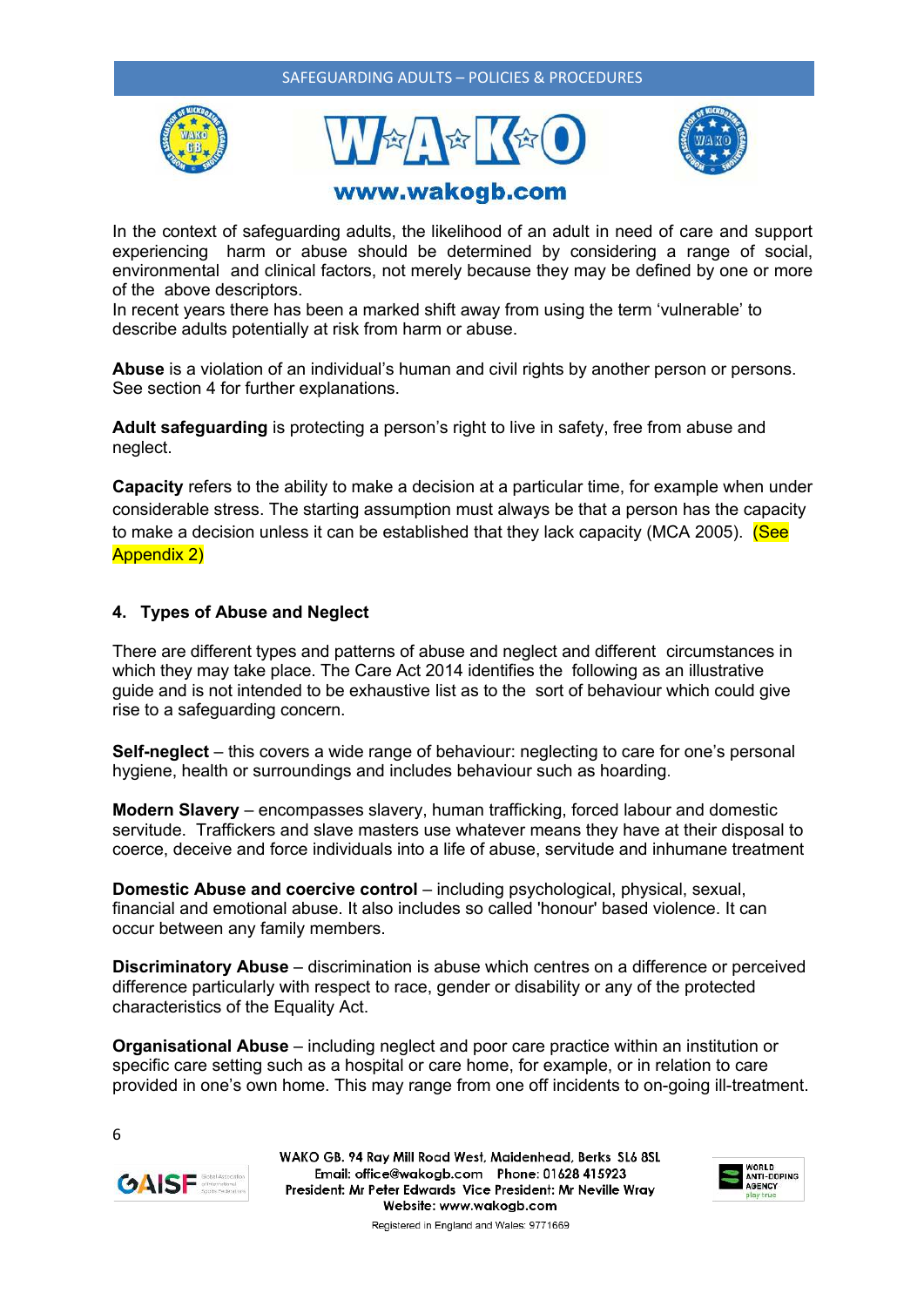





# www.wakogb.com

It can be through neglect or poor professional practice as a result of the structure, policies, processes and practices within an organisation.

**Physical Abuse** – including hitting, slapping, pushing, kicking, misuse of medication, restraint or inappropriate sanctions.

**Sexual Abuse** – including rape, indecent exposure, sexual harassment, inappropriate looking or touching, sexual teasing or innuendo, sexual photography, subjection to pornography or witnessing sexual acts, indecent exposure and sexual assault or sexual acts to which the adult has not consented or was pressured into consenting.

**Financial or Material Abuse** – including theft, fraud, internet scamming, coercion in relation to an adult's financial affairs or arrangements, including in connection with wills, property, inheritance or financial transactions, or the misuse or misappropriation of property, possessions or benefits.

**Neglect** – including ignoring medical or physical care needs, failure to provide access to appropriate health social care or educational services, the withholding of the necessities of life, such as medication, adequate nutrition and heating.

**Emotional or Psychological Abuse** – this includes threats of harm or abandonment, deprivation of contact, humiliation, blaming, controlling, intimidation, coercion, harassment, verbal abuse, isolation or withdrawal from services or supportive networks.

#### **Not included in the Care Act 2014 but also relevant:**

**Cyber Bullying** – cyber bullying occurs when someone repeatedly makes fun of another person online or repeatedly picks on another person through emails or text messages, or uses online forums with the intention of harming, damaging, humiliating or isolating another person. It can be used to carry out many different types of bullying (such as racist bullying, homophobic bullying, or bullying related to special educational needs and disabilities) but instead of the perpetrator carrying out the bullying face-to-face, they use technology as a means to do it.

**Forced Marriage** – forced marriage is a term used to describe a marriage in which one or both of the parties are married without their consent or against their will. A forced marriage differs from an arranged marriage, in which both parties consent to the assistance of a third party in identifying a spouse. The Anti-social Behaviour, Crime and Policing Act 2014 make it a criminal offence to force someone to marry. The forced marriage of adults with learning disabilities occurs when the adult does not have the capacity to consent to the marriage.

**Mate Crime** – a 'mate crime' as defined by the Safety Net Project as 'when vulnerable people are befriended by members of the community who go on to exploit and take advantage of them. It may not be an illegal act but still has a negative effect on the individual.' Mate Crime is carried out by someone the adult knows and often happens in private. In recent years there



7

WAKO GB. 94 Ray Mill Road West, Maidenhead, Berks SL6 8SL Email: office@wakogb.com Phone: 01628 415923 President: Mr Peter Edwards Vice President: Mr Neville Wray Website: www.wakogb.com

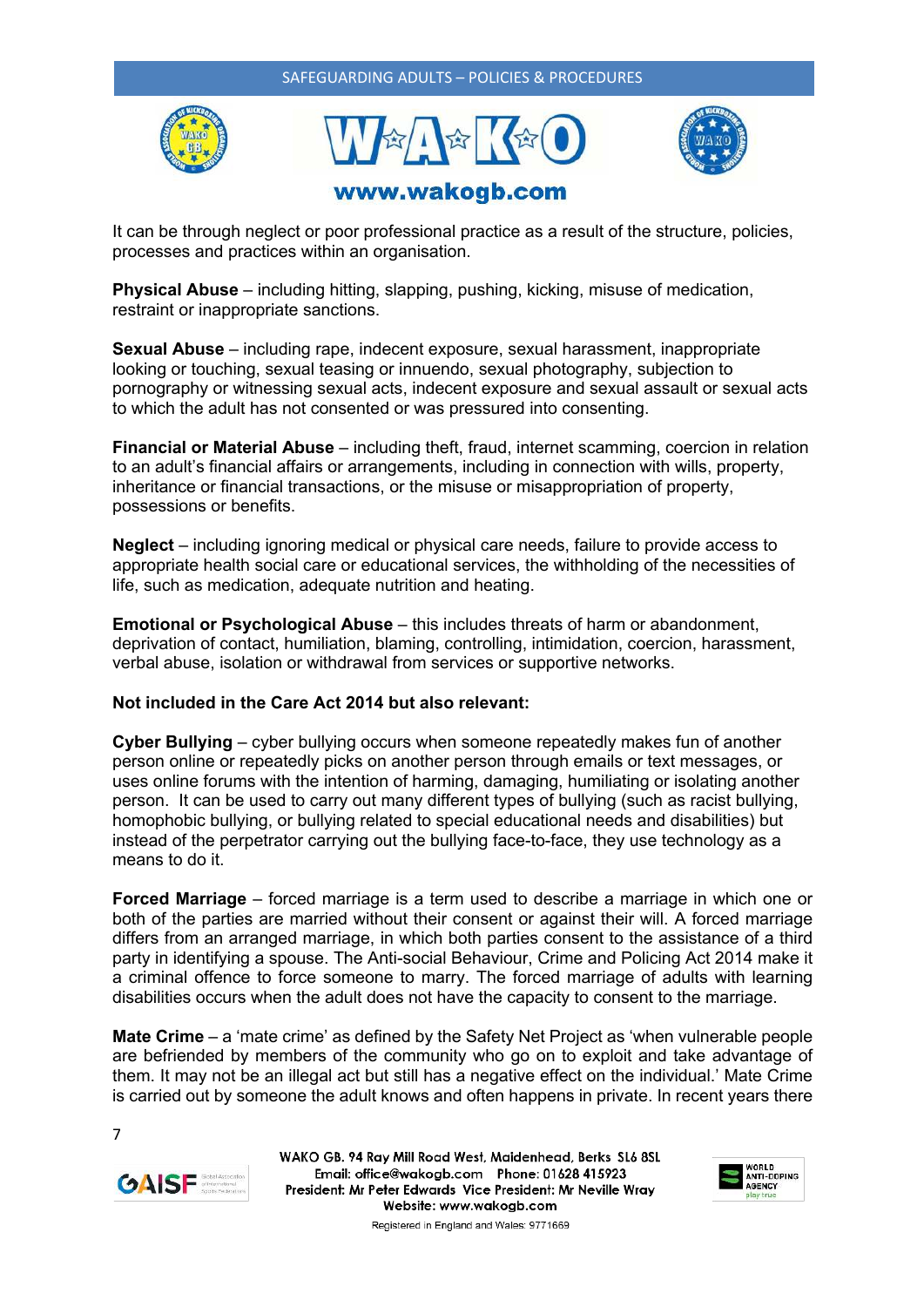





# www.wakogb.com

have been a number of Serious Case Reviews relating to people with a learning disability who were murdered or seriously harmed by people who purported to be their friend.

**Radicalisation** – the aim of radicalisation is to attract people to their reasoning, inspire new recruits and embed their extreme views and persuade vulnerable individuals of the legitimacy of their cause. This may be direct through a relationship, or through social media.

#### **5. Signs and indicators of abuse and neglect**

Abuse can take place in any context and by all manner of perpetrator. Abuse may be inflicted by anyone in the club who an athlete comes into contact with. Or club members, workers, volunteers or coaches may suspect that an athlete is being abused or neglected outside of the club setting. There are many signs and indicators that may suggest someone is being abused or neglected, these include but are not limited to:

- Unexplained bruises or injuries or lack of medical attention when an injury is present.
- Person has belongings or money going missing.
- Person is not attending / no longer enjoying their sessions. you may notice that a participant in a team has been missing from practice sessions and is not responding to reminders from team members or coaches.
- Someone losing or gaining weight / an unkempt appearance. this could be a player whose appearance becomes unkempt, does not wear suitable sports kit and deterioration in hygiene.
- A change in the behaviour or confidence of a person. For example, a participant may be looking quiet and withdrawn when their brother comes to collect them from sessions, in contrast to their personal assistant whom they greet with a smile.
- They may self-harm.
- They may have a fear of a particular group or individual.
- They may tell you / another person they are being abused  $-$  i.e. a disclosure.
- Harassing of a club member because they are or are perceived to have protected characteristics.
- Not meeting the needs of the participant. E.g. this could be training without a necessary break.
- A coach intentionally striking an athlete.
- This could be a fellow athlete who sends unwanted sexually explicit text messages to a learning disabled adult they are training alongside.
- This could be an athlete threatening another athlete with physical harm and persistently blaming them for poor performance.



WAKO GB. 94 Ray Mill Road West, Maidenhead, Berks SL6 8SL Email: office@wakogb.com Phone: 01628 415923 President: Mr Peter Edwards Vice President: Mr Neville Wray Website: www.wakogb.com

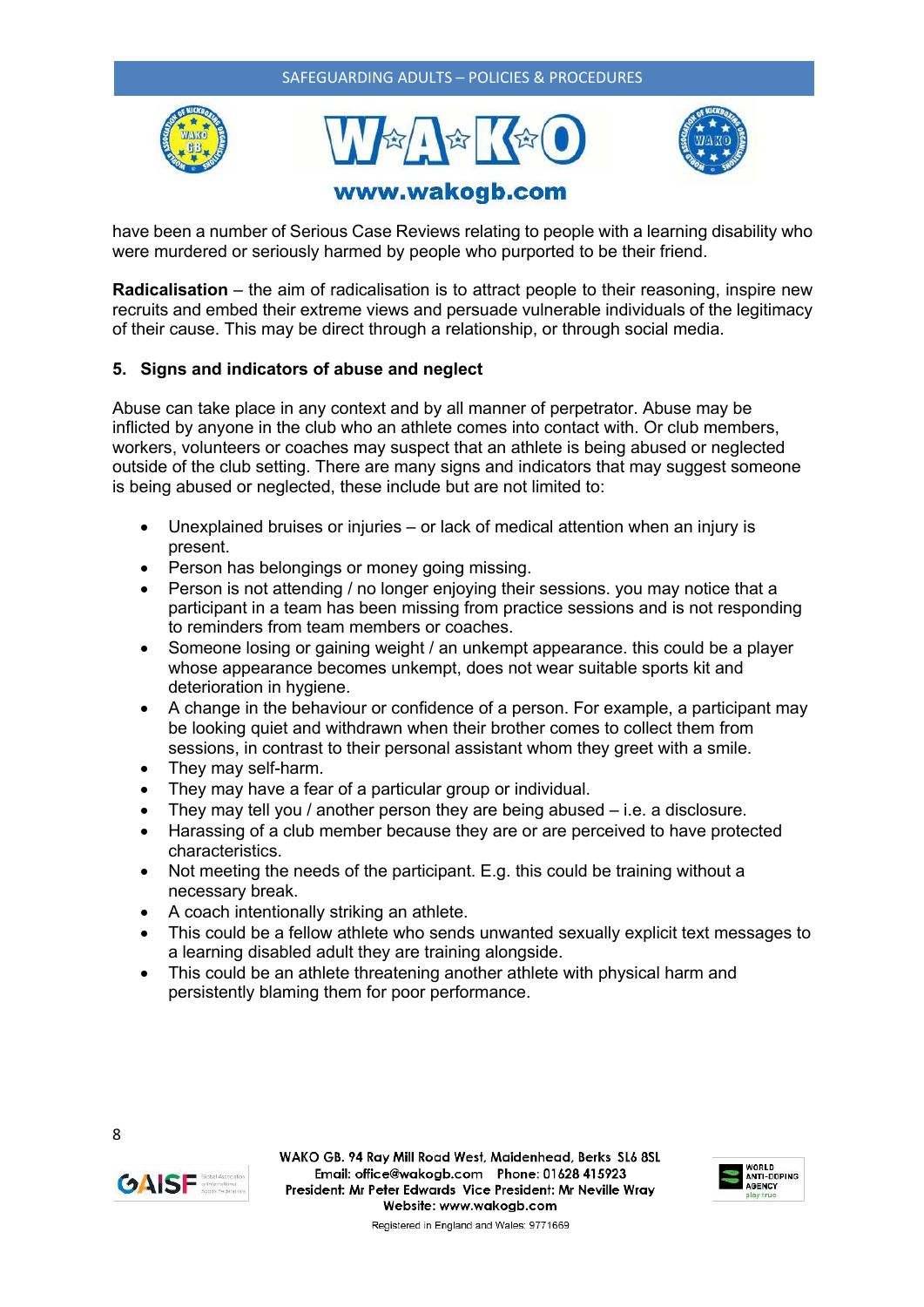

## **6. What to do if you have a concern or someone raises concerns with you.**

#### **Safeguarding is everyone's responsibility.**

If you have concerns about an adult's safety and or wellbeing you must act on these. It is not your responsibility to decide whether or not an adult has been abused. It is however your responsibility to act on any concerns.





WAKO GB. 94 Ray Mill Road West, Maidenhead, Berks SL6 8SL Email: office@wakogb.com Phone: 01628 415923 President: Mr Peter Edwards Vice President: Mr Neville Wray Website: www.wakogb.com Registered in England and Wales: 9771669



9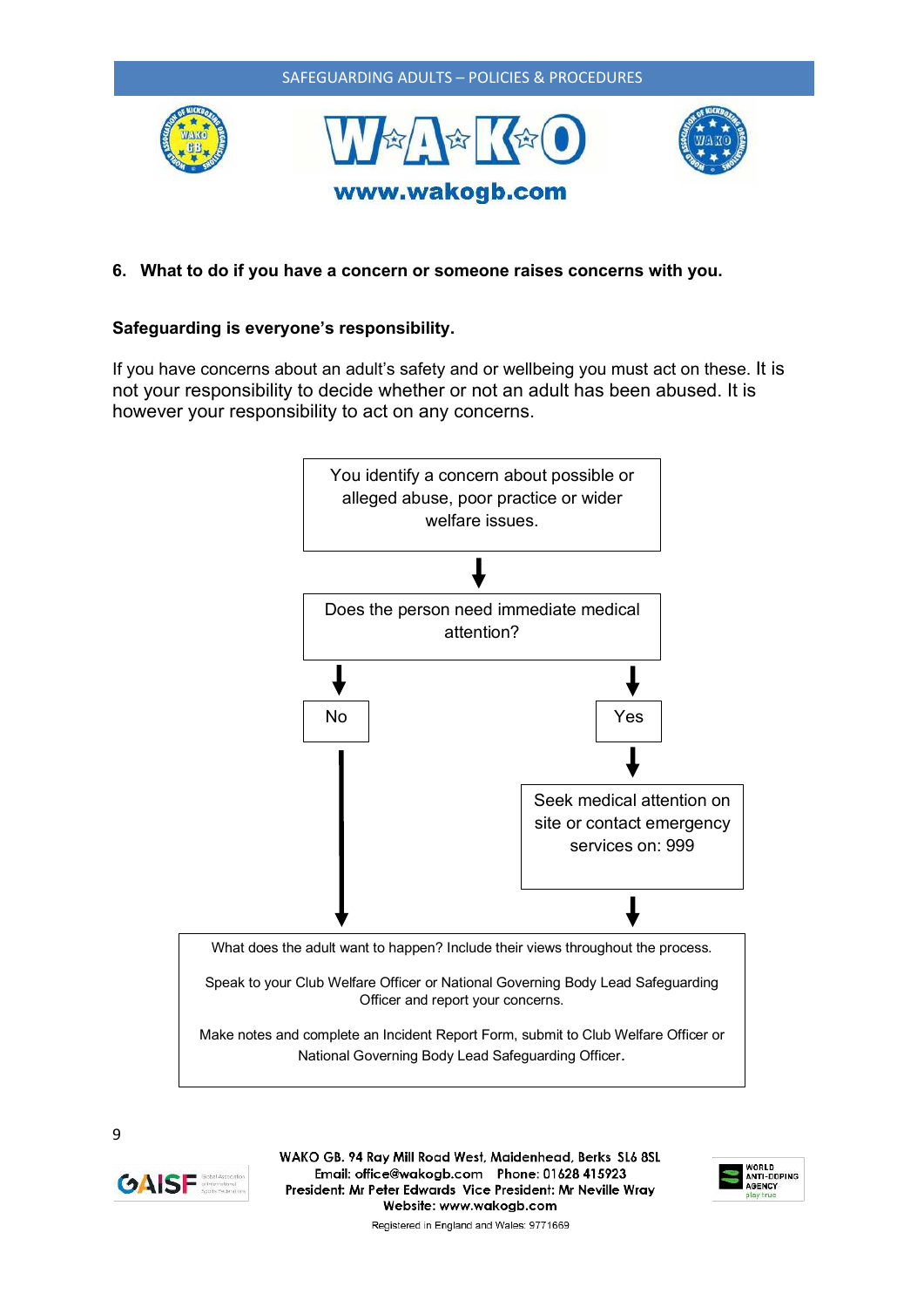





- It is not your responsibility to decide whether or not an adult has been abused. It is however everyone's responsibility to respond to and report concerns.
- If you are concerned someone is in immediate danger, contact the police on 999 straight away. Where you suspect that a crime is being committed, you must involve the police.
- If you have concerns and or you are told about possible or alleged abuse, poor practice or wider welfare issues you must report this to the WAKO GB Lead Safeguarding or Welfare Officer, or, if the Lead Safeguarding or Welfare Officer is implicated then report to WAKO GB's president.
- When raising your concern with the Club Welfare Officer or Lead Safeguarding Officer, remember Making Safeguarding Personal. It is good practice to seek the adult's views on what they would like to happen next and to inform the adult you will be passing on your concern and
- It is important when considering your concern that you also ensure that keep the person informed about any decisions and action taken about them and always consider their needs and wishes.

## **7. How to respond to a concern**

- Make a note of your concerns.
- Make a note of what the person has said using his or her own words as soon as practicable. Complete an Incident Form and submit to the WAKO GB Lead Safeguarding or Welfare Officer.
- Remember to make safeguarding personal. Discuss your safeguarding concerns with the adult, obtain their view of what they would like to happen, but inform them it's your duty to pass on your concerns to your lead safeguarding or welfare officer.
- Describe the circumstances in which the disclosure came about.
- Take care to distinguish between fact, observation, allegation and opinion. It is important that the information you have is accurate.
- Be mindful of the need to be confidential at all times, this information must only be shared with your Lead Safeguarding or Welfare Officer and others on a need to know basis.
- If the matter is urgent and relates to the immediate safety of an adult at risk then contact the emergency services immediately.



WAKO GB. 94 Ray Mill Road West, Maidenhead, Berks SL6 8SL Email: office@wakogb.com Phone: 01628 415923 President: Mr Peter Edwards Vice President: Mr Neville Wray Website: www.wakogb.com Registered in England and Wales: 9771669



10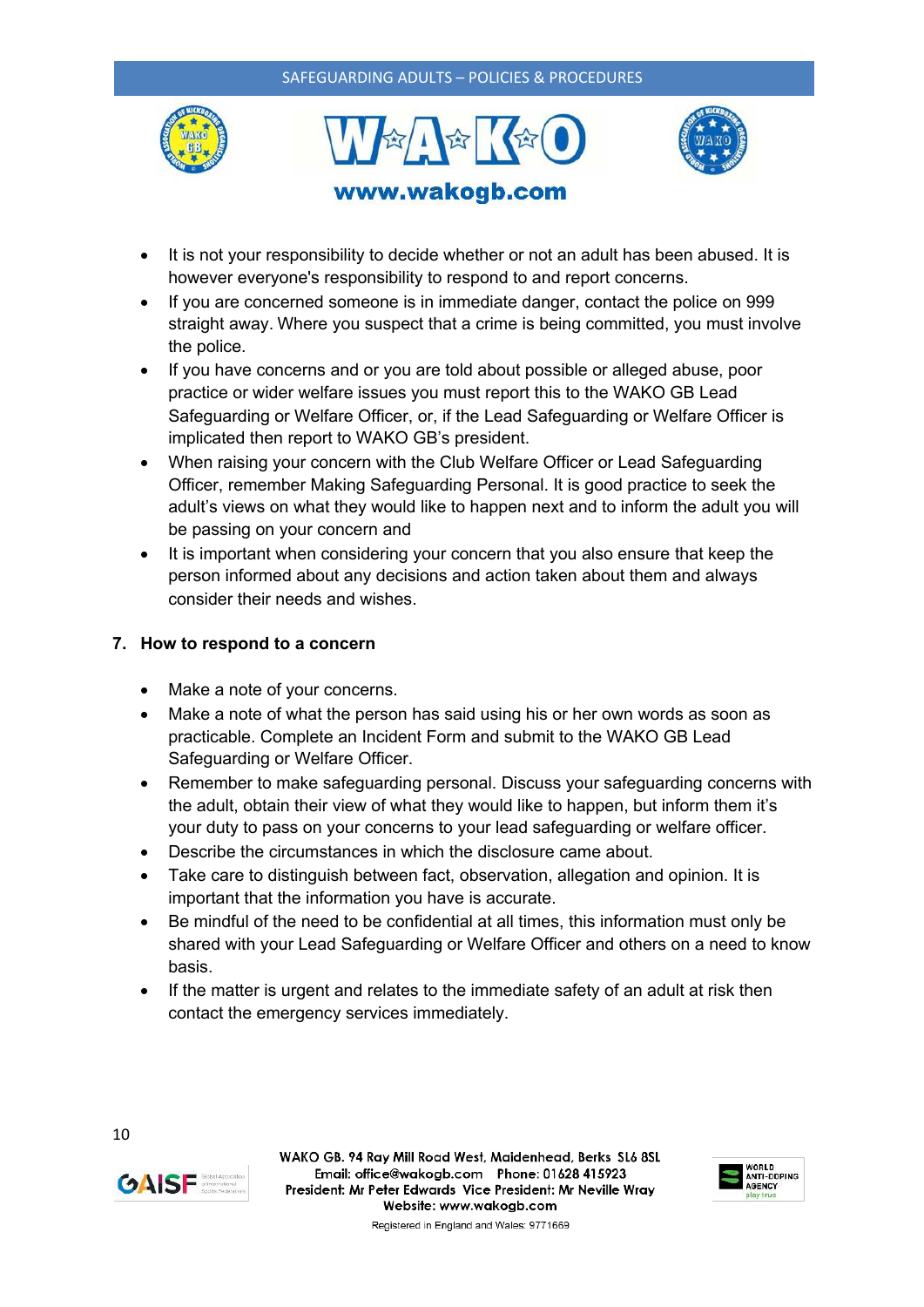

#### **8. Safeguarding Adults Flowchart**

Dealing with Concerns, Suspicions or Disclosure



**Remember to involve the adult at risk throughout the process wherever possible and gain consent for any referrals to social care if the person has capacity**

11



WAKO GB. 94 Ray Mill Road West, Maidenhead, Berks SL6 8SL Email: office@wakogb.com Phone: 01628 415923 President: Mr Peter Edwards Vice President: Mr Neville Wray Website: www.wakogb.com

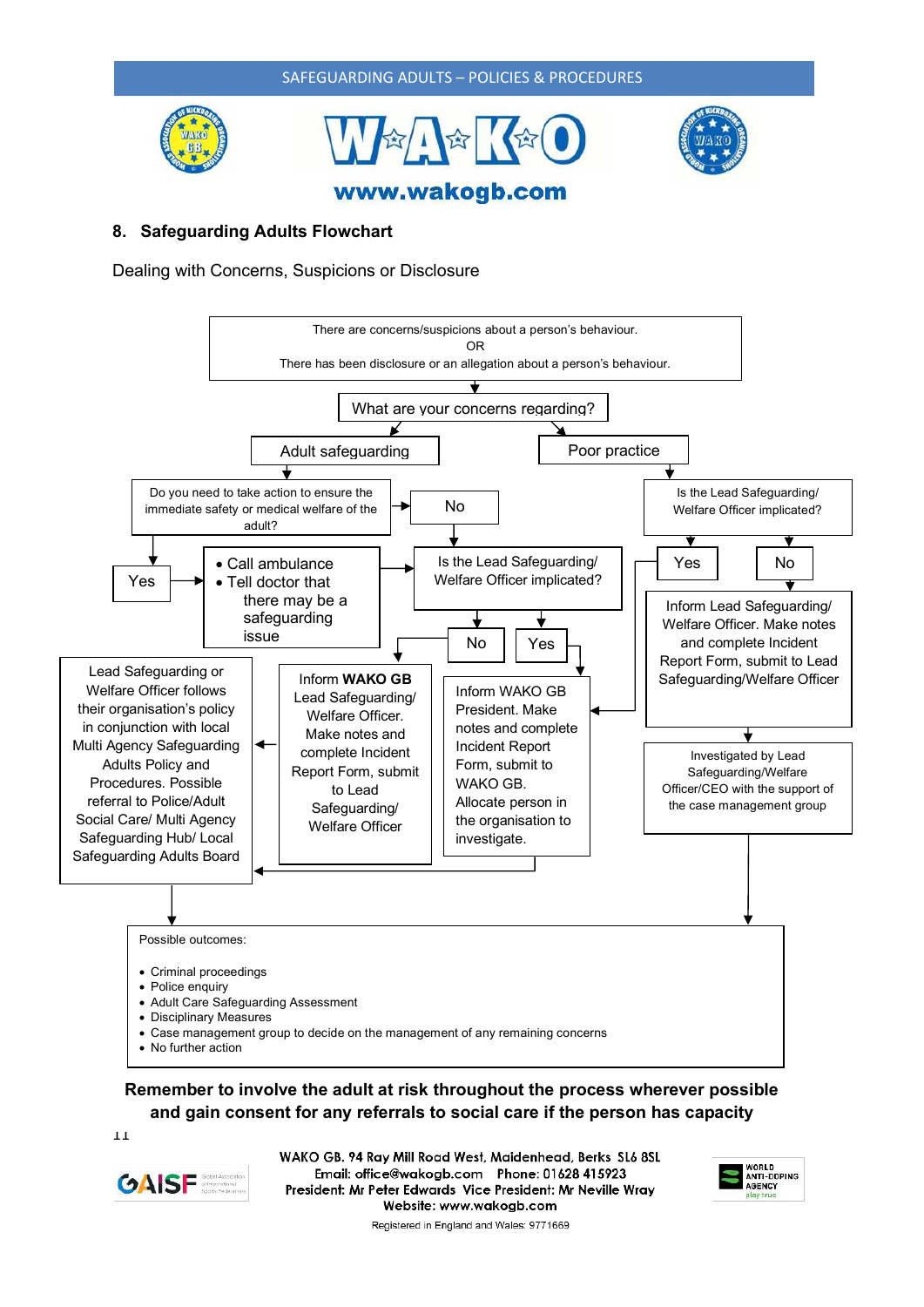





- **9. Roles and responsibilities of those within WAKO GB**
	- WAKO GB is committed to having the following in place:
	- A Lead Safeguarding/Welfare Officer to produce and disseminate guidance and resources to support the policy and procedures.
	- A clear line of accountability within the organisation for work on promoting the welfare of all adults.
	- Procedures for dealing with allegations of abuse or poor practice against members of staff and volunteers.
	- A Steering Group or Case Management or Case Referral Group that effectively deals with issues, manages concerns and refers to a disciplinary panel where necessary (i.e. where concerns arise about the behaviour of someone within WAKO GB.
	- A Disciplinary Panel will be formed as required for a given incident, if appropriate and should a threshold be met.
	- Arrangements to work effectively with other organisations to safeguard and promote the welfare of adults, including arrangements for sharing information.
	- Appropriate whistle blowing procedures and an open and inclusive culture that enables safeguarding and equality and diversity issues to be addressed.
	- Clear codes of conduct are in place for coaches, participants, officials, spectators and other relevant individuals.

## **10. Good practice, poor practice and abuse**

#### **Introduction**

It can be difficult to distinguish poor practice from abuse, whether intentional or accidental.

It is not the responsibility of any individual involved in WAKO GB to make judgements regarding whether or not abuse is taking place, however, all WAKO GB personnel have the responsibility to recognise and identify poor practice and potential abuse, and act on this if they have concerns.

#### **Good practice**

WAKO GB expects that that coaches of adult athletes:

- Adopt and endorse the WAKO GB Coaches Codes of Conduct.
- Have completed a course in basic awareness in working with and Safeguarding Adults.

12



WAKO GB. 94 Ray Mill Road West, Maidenhead, Berks SL6 8SL Email: office@wakogb.com Phone: 01628 415923 President: Mr Peter Edwards Vice President: Mr Neville Wray Website: www.wakogb.com

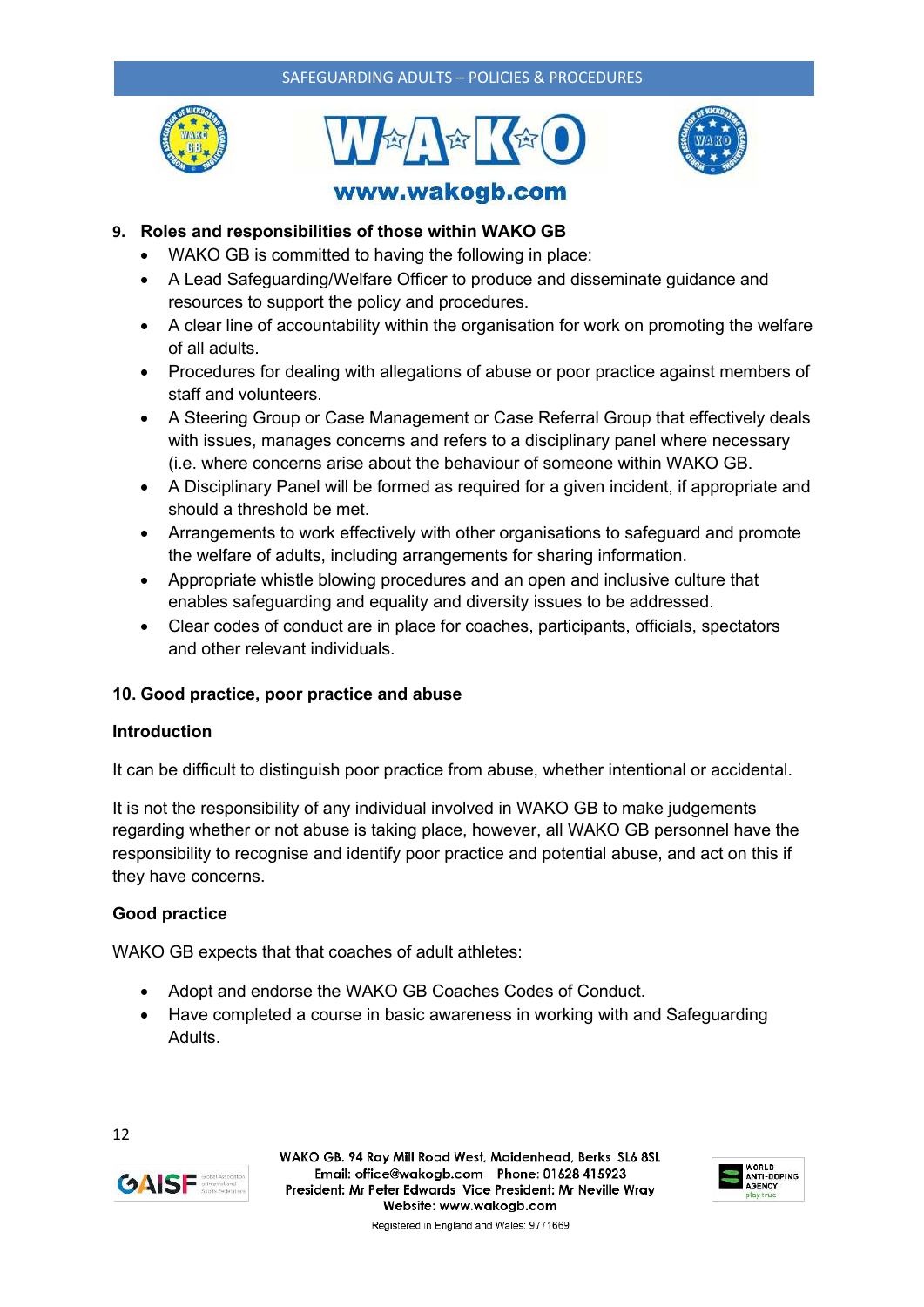





## **Everyone should:**

- Aim to make the experience of WAKO GB fun and enjoyable.
- Promote fairness and playing by the rules.
- Not tolerate the use of prohibited or illegal substances.
- Treat all adults equally and preserve their dignity; this includes giving more and less talented members of a group similar attention, time and respect.

### **11. Relevant Policies**

This policy should be read in conjunction with the following policies:

- Whistle Blowing
- Social media
- Complaints
- Disciplinary

## **12. Further Information**

Policies, procedures and supporting information are available in the document section of the WAKO GB website: www.wakogb.com

Lead Safeguarding or Welfare Officer**: Gordon Mitchell**

#### **Review date – March 2022**

This policy will be reviewed every two years or sooner in the event of legislative changes or revised policies and best practice.





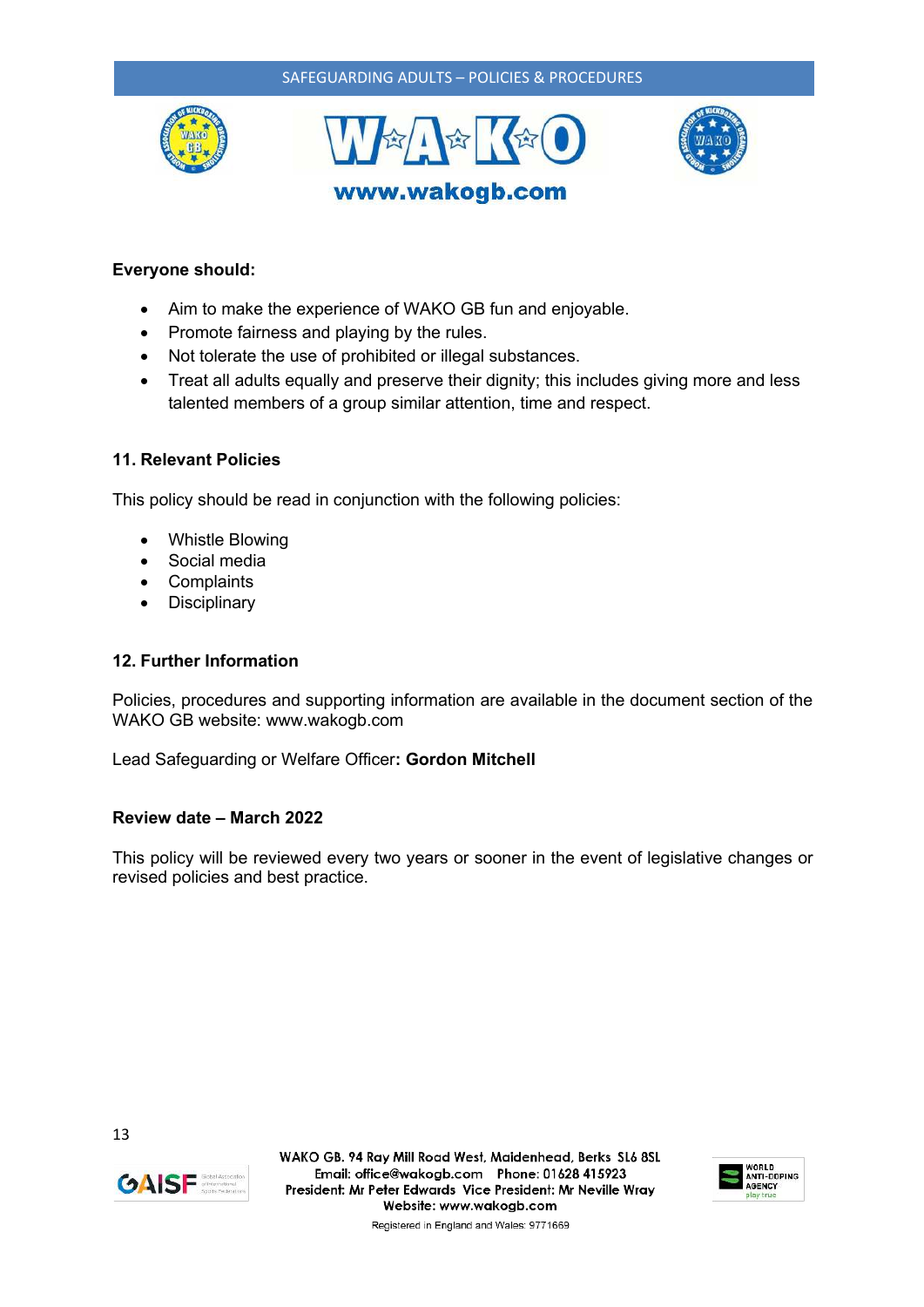





# **Appendix 1**

## **Incident Report Form**

## **Safeguarding Adults Incident form**

To be completed as fully as possible if you have concerns regarding an adult. It is important to inform the adult about your concerns and that you have a duty to pass the information onto the safeguarding officer. The safeguarding officer will then look at the information and start to plan a course of action, in conjunction with yourself, the adult involved and if necessary social care or other relevant organisations.

| Section 1 – details of adult at risk |  |  |
|--------------------------------------|--|--|
| Name of adult                        |  |  |
| <b>Address</b>                       |  |  |
|                                      |  |  |
| Date of Birth                        |  |  |
| Age if date of birth not             |  |  |
| known                                |  |  |
| GP practice (if known)               |  |  |
| Contact number                       |  |  |
| Section $2 -$ your details           |  |  |
| Name                                 |  |  |
| Contact phone number(s)              |  |  |
| Email address                        |  |  |
| Line manager or alternative          |  |  |
| contact                              |  |  |
| Name of organisation/club            |  |  |
| Your Role in organisation            |  |  |
| Section 3 – details of Concern       |  |  |



WAKO GB. 94 Ray Mill Road West, Maidenhead, Berks SL6 8SL Email: office@wakogb.com Phone: 01628 415923 President: Mr Peter Edwards Vice President: Mr Neville Wray Website: www.wakogb.com

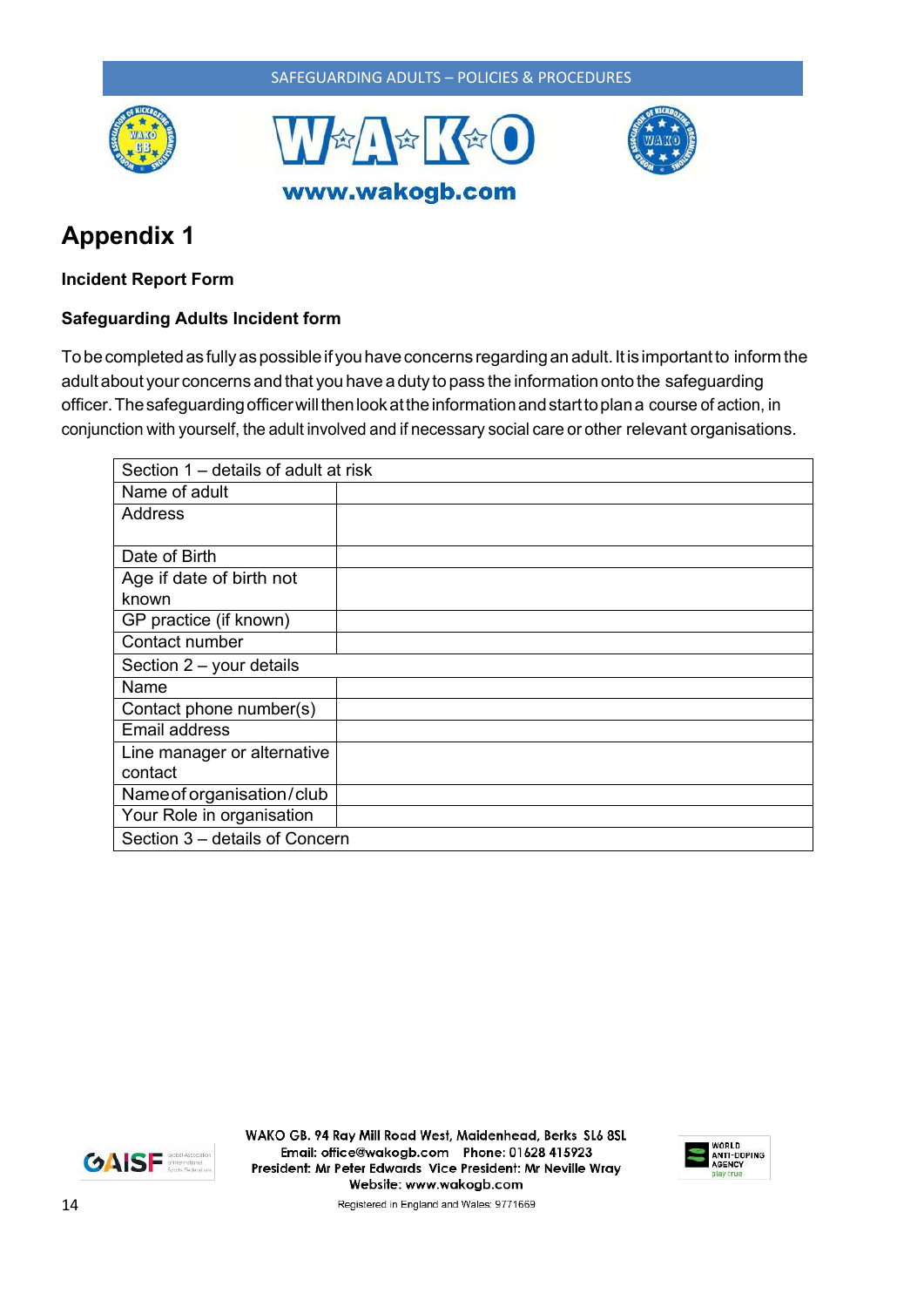





Detail what you have seen/been told/other that makes you believe the adult at risk is being abused oris atrisk of abuse (include dates/times/evidence from records/photos etc.)



WAKO GB. 94 Ray Mill Road West, Maidenhead, Berks SL6 8SL Email: office@wakogb.com Phone: 01628 415923 President: Mr Peter Edwards Vice President: Mr Neville Wray Website: www.wakogb.com

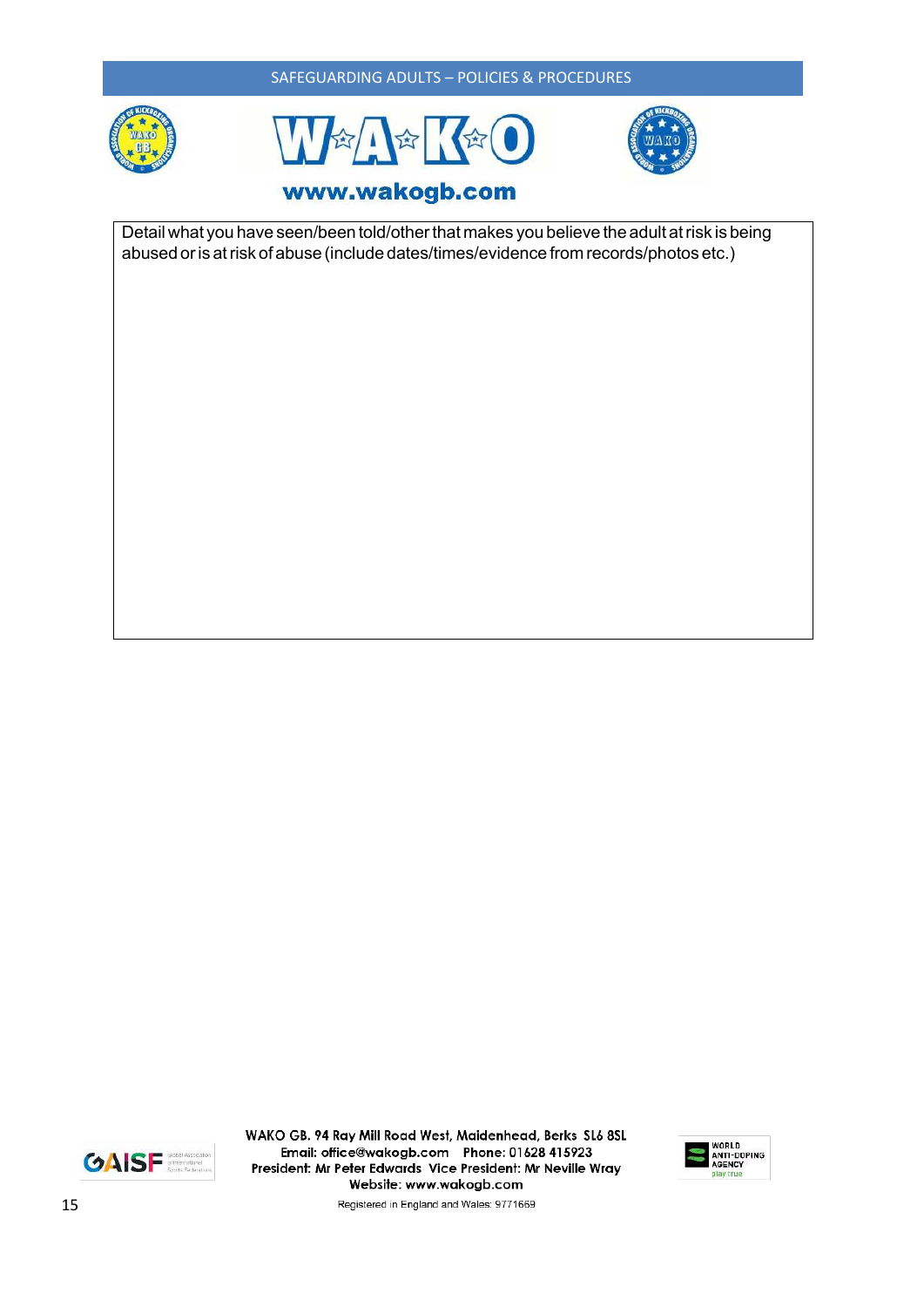





|                                                                                                                                          | Section 4 - Abuse type(s) – please tick as many as you feel may apply |                                    |  |  |
|------------------------------------------------------------------------------------------------------------------------------------------|-----------------------------------------------------------------------|------------------------------------|--|--|
| Physical                                                                                                                                 | Psychological                                                         | Financial                          |  |  |
| Sexual                                                                                                                                   | Discriminatory                                                        | Organisational (formerly           |  |  |
|                                                                                                                                          |                                                                       | institutional)                     |  |  |
| Neglect                                                                                                                                  | Hate incident/crime                                                   | Mate Crime                         |  |  |
| Internet abuse                                                                                                                           | Modern slavery                                                        | Female genital Mutilation<br>(FGM) |  |  |
| <b>Forced Marriage</b>                                                                                                                   | Domestic abuse                                                        | Radicalisation                     |  |  |
| Self-Neglect                                                                                                                             |                                                                       |                                    |  |  |
| Section 5 - Have you discussed your concerns with the adult? What are their views,<br>what outcomes have they stated they want (if any)? |                                                                       |                                    |  |  |
| Section 5A - Reasons for not discussing with the adult                                                                                   |                                                                       |                                    |  |  |
| Adult lacks capacity                                                                                                                     |                                                                       |                                    |  |  |
| Adult unable to communicate their views                                                                                                  |                                                                       |                                    |  |  |
| Discussion would increase the risk                                                                                                       |                                                                       |                                    |  |  |
| State why the risks would increase                                                                                                       |                                                                       |                                    |  |  |
| Section 5B-Have you discussed your concerns with anyone else? E.g. carer/parent.<br>What are their views?                                |                                                                       |                                    |  |  |



WAKO GB. 94 Ray Mill Road West, Maidenhead, Berks SL6 8SL Email: office@wakogb.com Phone: 01628 415923 President: Mr Peter Edwards Vice President: Mr Neville Wray Website: www.wakogb.com

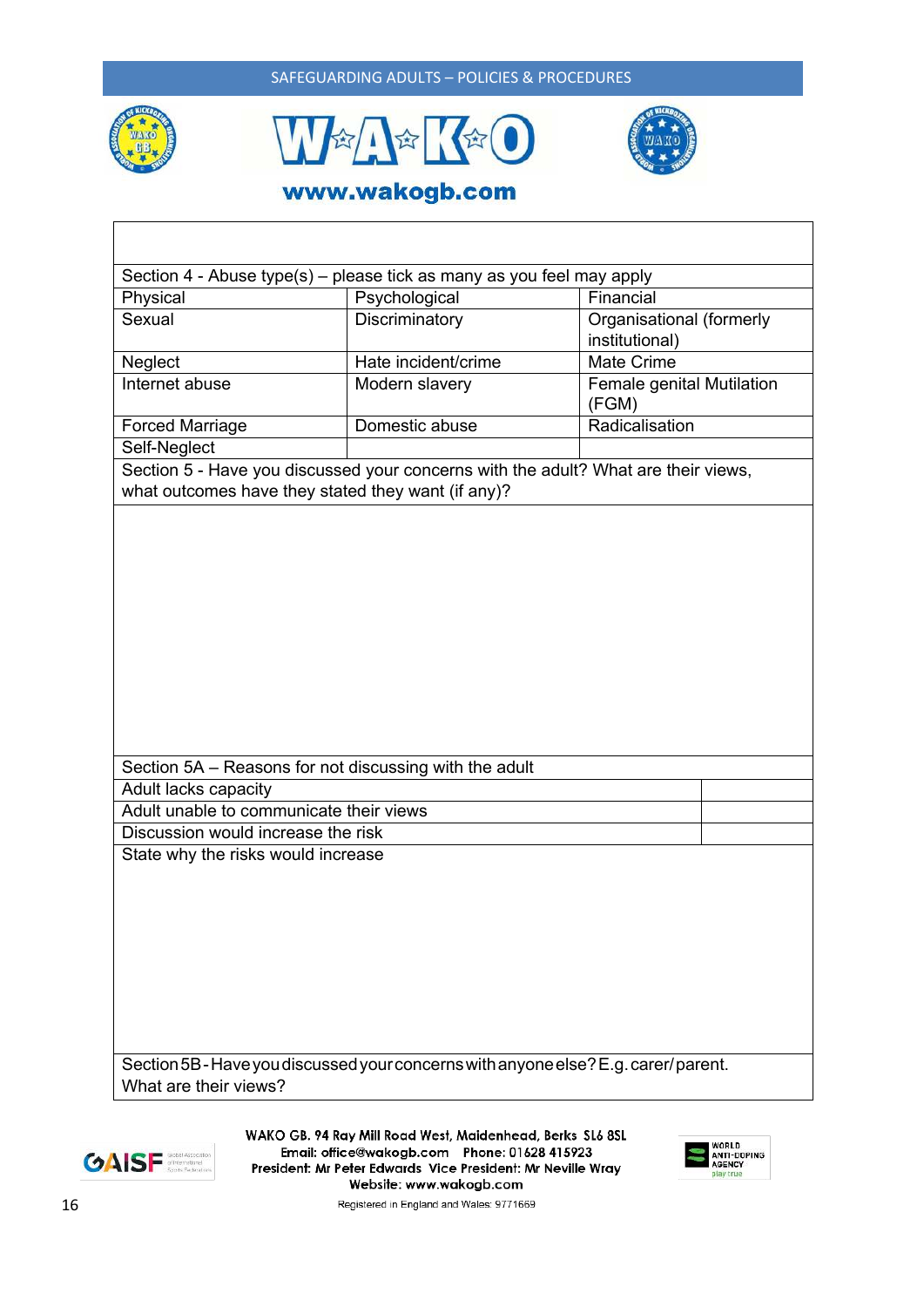







WAKO GB. 94 Ray Mill Road West, Maidenhead, Berks SL6 8SL Email: office@wakogb.com Phone: 01628 415923 President: Mr Peter Edwards Vice President: Mr Neville Wray Website: www.wakogb.com

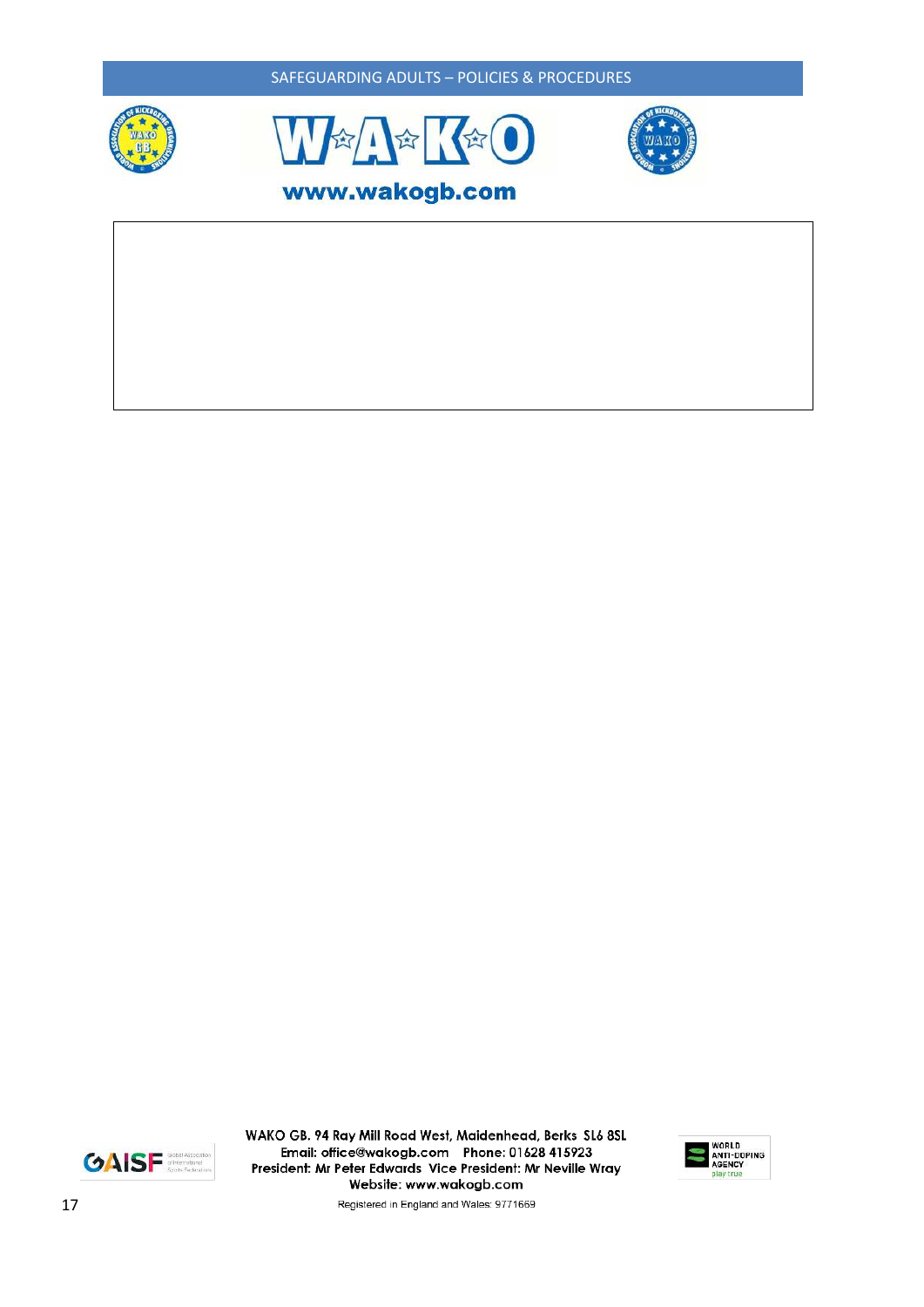





٦

| Section 6 - What action have you taken /agreed with the adult to reduce the risks? |                                                    |  |  |  |
|------------------------------------------------------------------------------------|----------------------------------------------------|--|--|--|
| Information passed to Safeguarding Officer,<br>confirm details:                    | <b>Referral to Social Care</b><br>Confirm details: |  |  |  |
|                                                                                    |                                                    |  |  |  |
|                                                                                    |                                                    |  |  |  |
|                                                                                    |                                                    |  |  |  |
| Contact with the police<br>Confirm details:                                        | Referral to other agency - please confirm          |  |  |  |
|                                                                                    | details:                                           |  |  |  |
|                                                                                    |                                                    |  |  |  |
|                                                                                    |                                                    |  |  |  |
| Other - please state what                                                          |                                                    |  |  |  |
|                                                                                    |                                                    |  |  |  |
|                                                                                    |                                                    |  |  |  |
|                                                                                    |                                                    |  |  |  |
| No action agreed - state why                                                       |                                                    |  |  |  |
|                                                                                    |                                                    |  |  |  |
|                                                                                    |                                                    |  |  |  |
| Section 7 - Risk to others                                                         |                                                    |  |  |  |
| Are any other adults at risk Yes/No - delete as appropriate                        |                                                    |  |  |  |
| If yes state why and what actions have been taken to address these?                |                                                    |  |  |  |
|                                                                                    |                                                    |  |  |  |
|                                                                                    |                                                    |  |  |  |
|                                                                                    |                                                    |  |  |  |
|                                                                                    |                                                    |  |  |  |
|                                                                                    |                                                    |  |  |  |
| Are any children at risk<br>Yes/No Delete asappropriate                            |                                                    |  |  |  |



WAKO GB. 94 Ray Mill Road West, Maidenhead, Berks SL6 8SL Email: office@wakogb.com Phone: 01628 415923 President: Mr Peter Edwards Vice President: Mr Neville Wray Website: www.wakogb.com

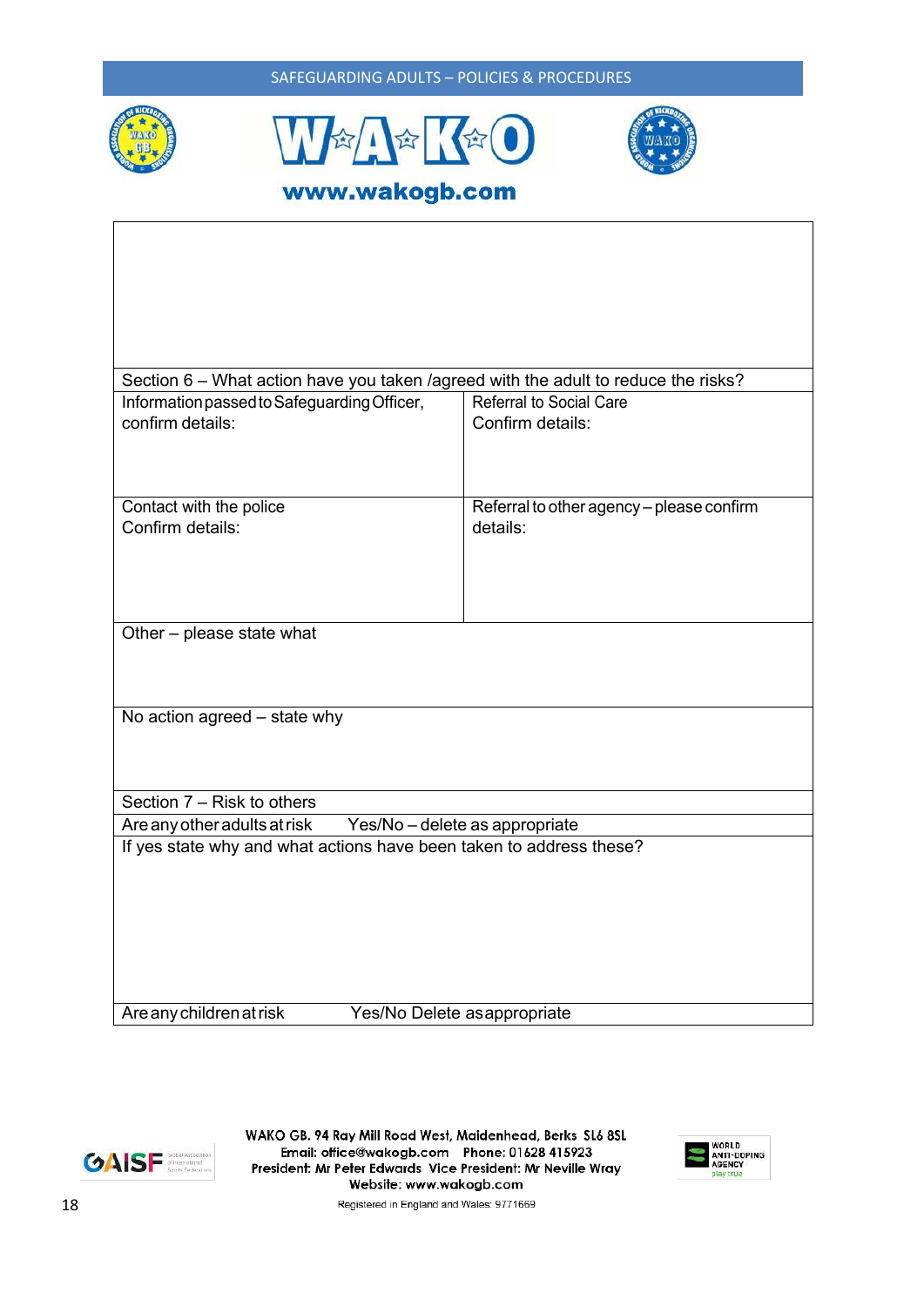





# www.wakogb.com

If yes state why and what actions have been taken to address these?

Signed:

Date:



WAKO GB. 94 Ray Mill Road West, Maidenhead, Berks SL6 8SL Email: office@wakogb.com Phone: 01628 415923 President: Mr Peter Edwards Vice President: Mr Neville Wray Website: www.wakogb.com

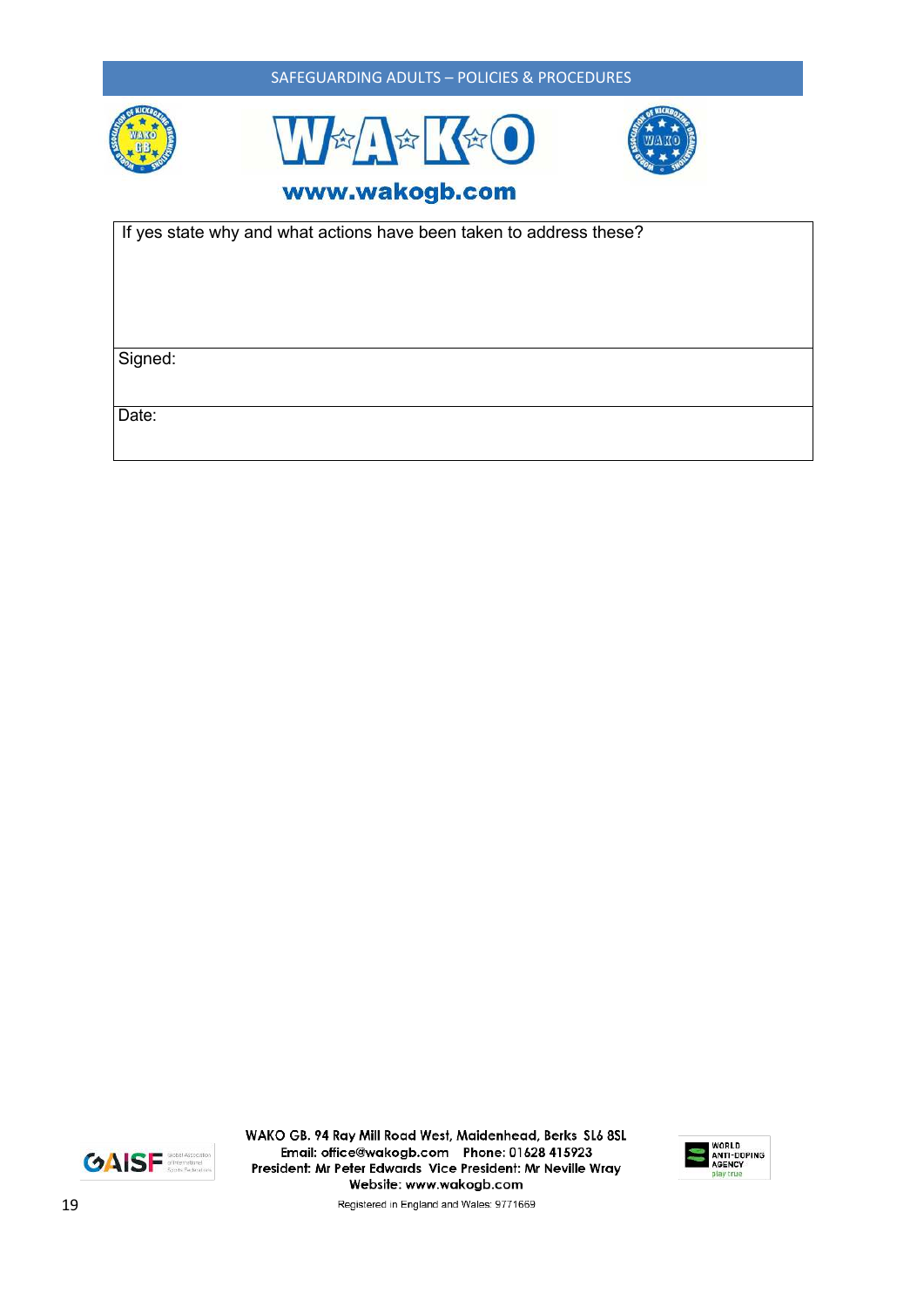





OFFICE USE ONLY

Section 8 – sharing the concerns (To be completed by Lead Safeguarding Officer) Details of your contact with the adult at risk.Have theyconsented to information being shared outside of WAKO GB?

Details of contact with the Social Care Team where the adult at risk lives – advicecan bestill sought without giving personal details if you do not have consent for a referral

Details of any other agencies contacted

Details of the outcome of this concern

20



WAKO GB. 94 Ray Mill Road West, Maidenhead, Berks SL6 8SL Email: office@wakogb.com Phone: 01628 415923 President: Mr Peter Edwards Vice President: Mr Neville Wray Website: www.wakogb.com

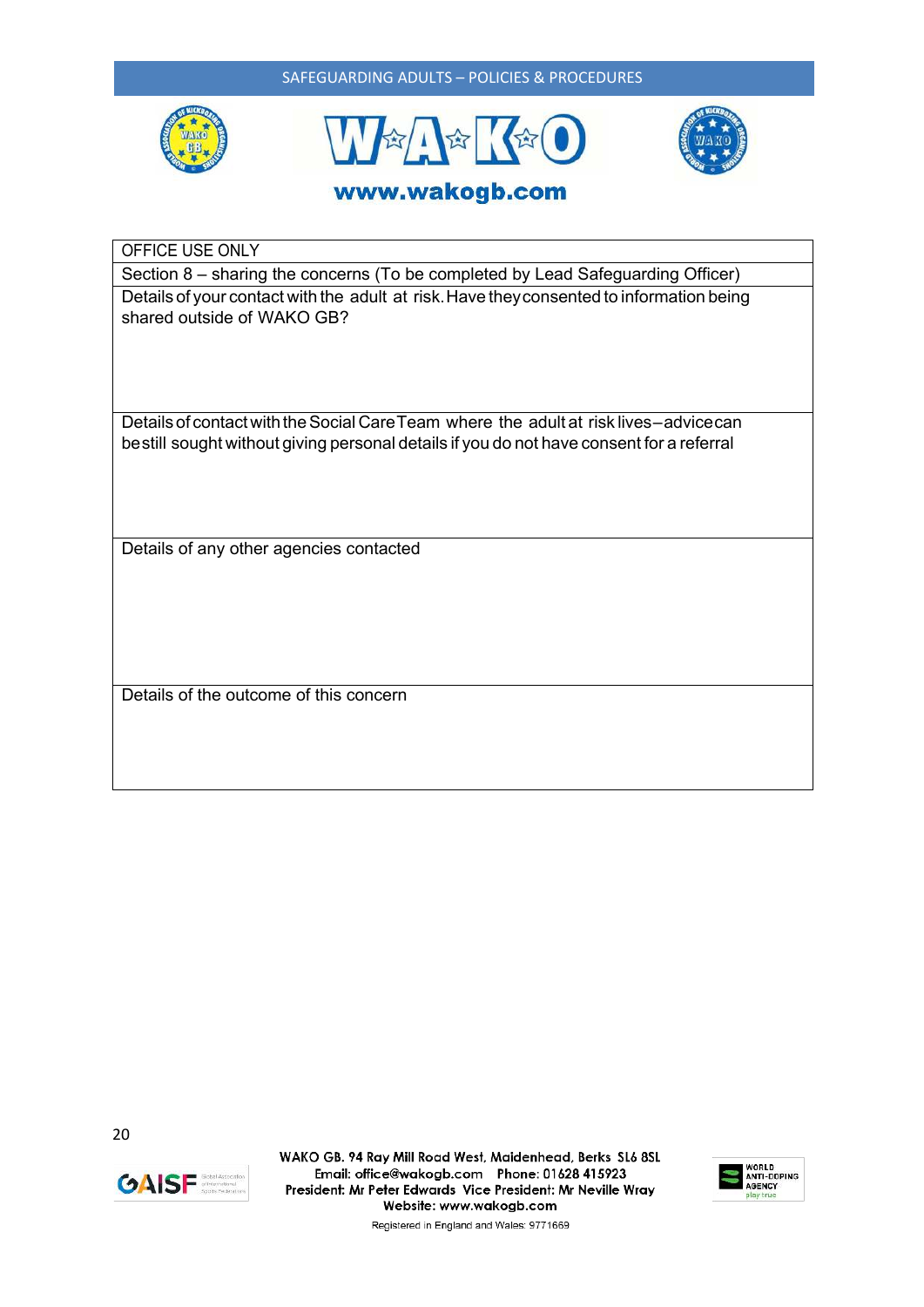





# **Appendix 2**

#### **Guidance and information**

#### **Making Safeguarding Personal**

There has been a cultural shift towards Making Safeguarding Personal within the safeguarding process. This is a move from prioritising outcomes demanded by bureaucratic systems. The safeguarding process used to involve gathering a detailed account of what happened and determining who did what to whom. Now the outcomes are defined by the person at the centre of the safeguarding process.

The safeguarding process places a stronger emphasis on achieving satisfactory outcomes that take into account the individual choices and requirements of everyone involved. "What good is it making someone safer if it merely makes them miserable?" – Lord Justice Mundy, "What Price Dignity?" (2010)

What this means in practice is that adults should be more involved in the safeguarding process. Their views, wishes, feelings and beliefs must be taken into account when decisions are made.

The Care Act 2014 builds on the concept, stating that "We all have different preferences, histories, circumstances and lifestyles so it is unhelpful to prescribe a process that must be followed whenever a concern is raised."

However, the Act is also clear that there are key issues that should be taken into account when abuse or neglect are suspected, and that there should be clear guidelines regarding this.

https://www.local.gov.uk/topics/social-care-health-and-integration/adult-social-care/makingsafeguarding-personal





WAKO GB. 94 Ray Mill Road West, Maidenhead, Berks SL6 8SL Email: office@wakogb.com Phone: 01628 415923 President: Mr Peter Edwards Vice President: Mr Neville Wray Website: www.wakogb.com

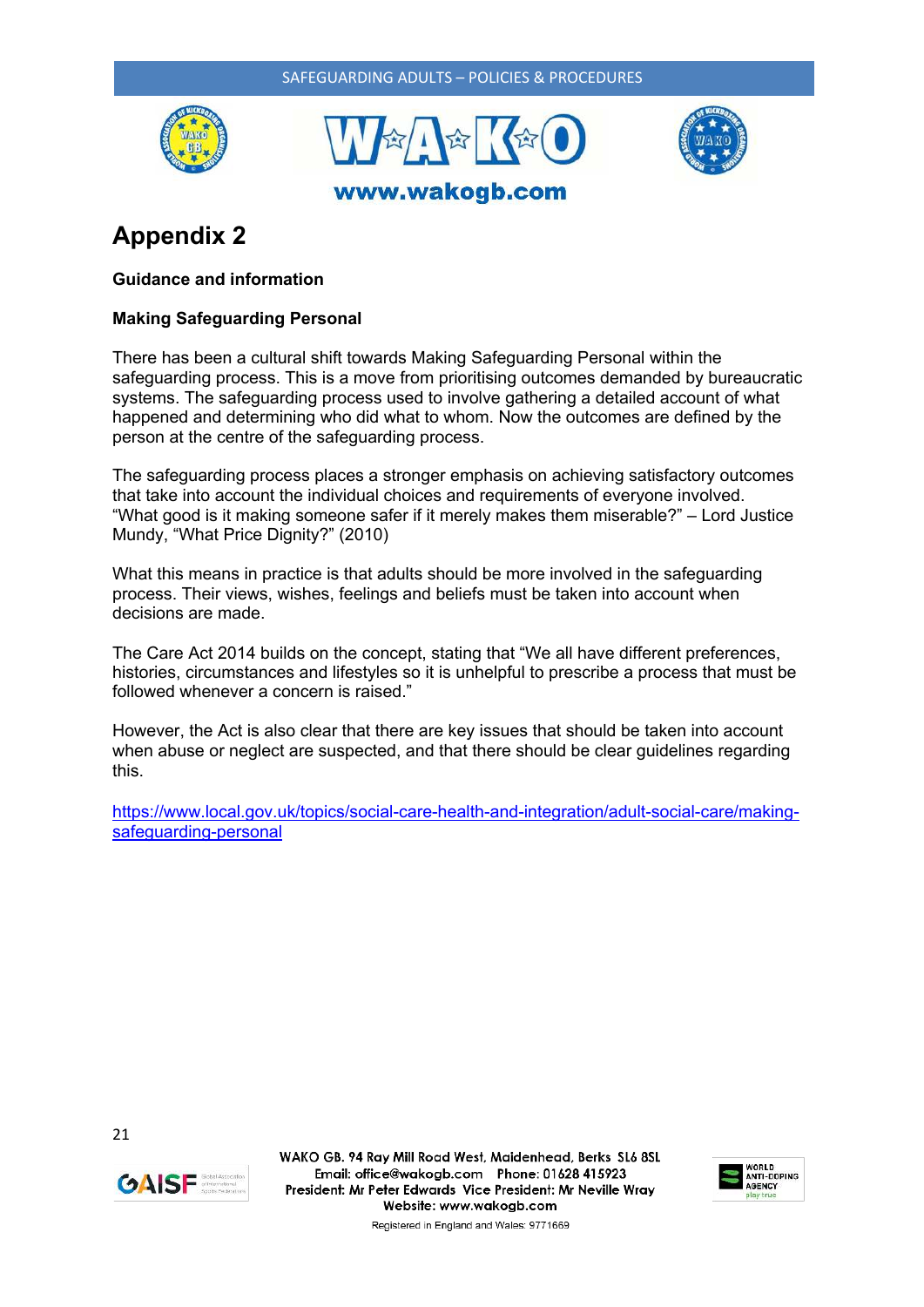





#### **Capacity – Guidance on Making Decisions**

The issue of capacity or decision making is a key one in safeguarding adults. It is useful for organisations to have an overview of the concept of capacity.

We make many decisions every day, often without realising. We make so many decisions that it's easy to take this ability for granted.

But some people are only able to make some decisions, and a small number of people cannot make any decisions. Being unable to make a decision is called "lacking capacity".

To make a decision we need to:

- Understand information
- Remember it for long enough
- Think about the information
- Communicate our decision

A person's ability to do this may be affected by things like learning disability, dementia, mental health needs, acquired brain injury, and physical ill health.

The Mental Capacity Act 2005 (MCA) states that every individual has the right to make their own decisions and provides the framework for this to happen.

The MCA is about making sure that people over the age of 16 have the support they need to make as many decisions as possible.

The MCA also protects people who need family, friends, or paid support staff to make decisions for them because they lack capacity to make specific decisions.

Our ability to make decisions can change over the course of a day**.** 

Here are some examples that demonstrate how the timing of a question can affect the response:

- A person with epilepsy may not be able to make a decision following a seizure.
- Someone who is anxious may not be able to make a decision at that point.
- A person may not be able to respond as quickly if they have just taken some medication that causes fatigue.

In each of these examples, it may appear as though the person cannot make a decision. But later in the day, presented with the same decision, they may be able to at least be involved. The MCA recognises that capacity is decision-specific, so no one will be labelled as entirely lacking capacity. The MCA also recognises that decisions can be about big life-changing events, such as where to live, but equally about small events, such as what to wear on a cold day.

22



WAKO GB. 94 Ray Mill Road West, Maidenhead, Berks SL6 8SL Email: office@wakogb.com Phone: 01628 415923 President: Mr Peter Edwards Vice President: Mr Neville Wray Website: www.wakogb.com

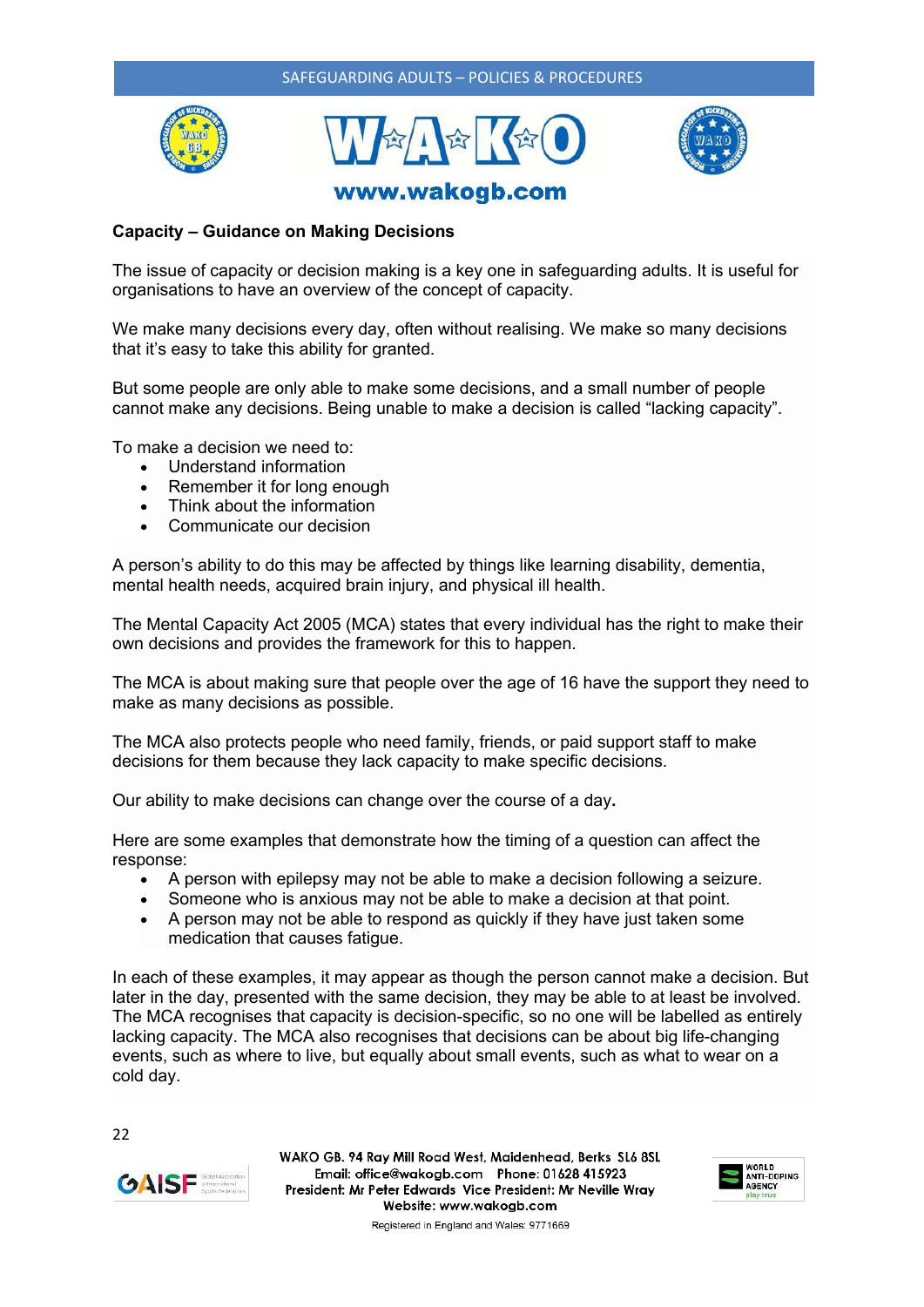





## www.wakogb.com

To help you to understand the MCA, consider the following five points:

- 1. Assume that people are able to make decisions, unless it is shown that they are not. If you have concerns about a person's level of understanding, you should check this with them, and if applicable, with the people supporting them.
- 2. Give people as much support as they need to make decisions. You may be involved in this – you might need to think about the way you communicate or provide information, and you may be asked your opinion.
- 3. People have the right to make unwise decisions. The important thing is that they understand the implications. If they understand the implications, consider how risks might be minimised.
- 4. If someone is not able to make a decision, then the person helping them must only make decisions in their "best interests". This means that the decision must be what is best for the person, not for anyone else. If someone was making a decision on your behalf, you would want it to reflect the decision you would make if you were able to.
- 5. Find the least restrictive way of doing what needs to be done.

Remember:

- You should not discriminate or make assumptions about someone's ability to make decisions, and you should not pre-empt a best-interest's decision merely on the basis of a person's age, appearance, condition, or behaviour.
- When it comes to decision-making, you could be involved in a minor way, or asked to provide more detail. The way you provide information might influence a person's ultimate decision. A person may be receiving support that is not in-line with the MCA, so you must be prepared to address this.





WAKO GB. 94 Ray Mill Road West, Maidenhead, Berks SL6 8SL Email: office@wakoab.com Phone: 01628 415923 President: Mr Peter Edwards Vice President: Mr Neville Wray Website: www.wakogb.com

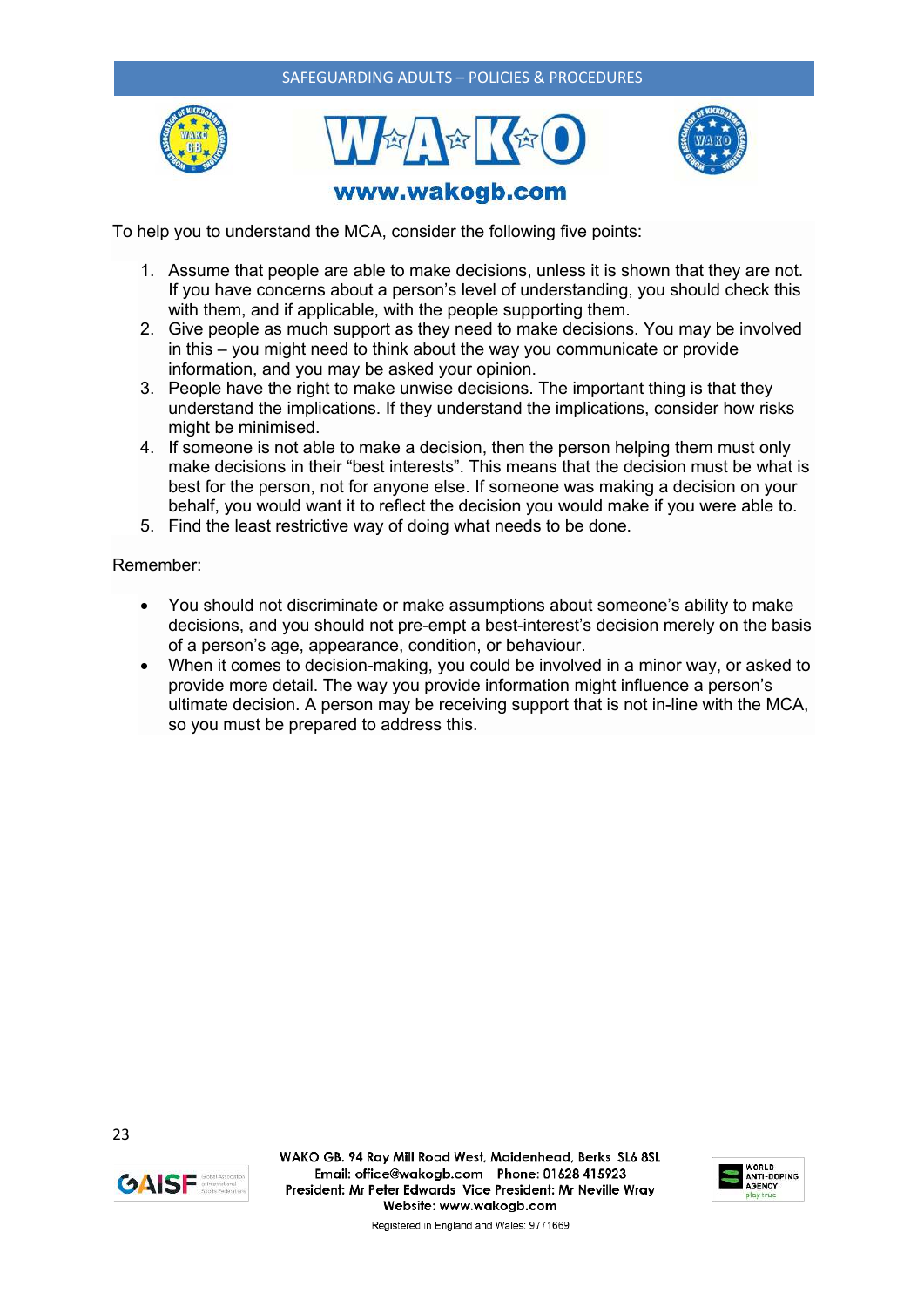





#### **Consent and Information Sharing**

Workers and volunteers within sports and physical activity organisations should always share safeguarding concerns in line with their organisation's policy, usually with their safeguarding lead or welfare officer in the first instance, except in emergency situations. As long as it does not increase the risk to the individual, the worker or volunteer should explain to them that it is their duty to share their concern with their safeguarding lead or welfare officer.

The safeguarding lead or welfare officer will then consider the situation and plan the actions that need to be taken, in conjunction with the adult at risk and in line with the organisation's policy and procedures and local safeguarding adults board policy and procedures.

To make an adult safeguarding referral you need to call the local safeguarding adults team. This may be part of a MASH (Multi-Agency Safeguarding Hub). A conversation can be had with the safeguarding adults team without disclosing the identity of the person in the first instance. If it is thought that a referral needs to be made to the safeguarding adults team, consent should be sought where possible from the adult at risk.

Individuals may not give their consent to the sharing of safeguarding information with the safeguarding adult's team for a number of reasons. Reassurance, appropriate support and revisiting the issues at another time may help to change their view on whether it is best to share information.

If they still do not consent, then their wishes should usually be respected. However, there are circumstances where information can be shared without consent such as when the adult does not have the capacity to consent, it is in the public interest because it may affect other people or a serious crime has been committed. This should always be discussed with your safeguarding lead and the local authority safeguarding adults team.

If someone does not want you to share information outside of the organisation or you do not have consent to share the information, ask yourself the following questions:

- Is the adult placing themselves at further risk of harm?
- Is someone else likely to get hurt?
- Has a criminal offence occurred? This includes: theft or burglary of items, physical abuse, sexual abuse, forced to give extra money for lessons (financial abuse) or harassment.
- Is there suspicion that a crime has occurred?

If the answer to any of the questions above is 'yes' - then you can share without consent and need to share the information.

When sharing information there are seven Golden Rules that should always be followed.

1. Seek advice if in any doubt

24



WAKO GB. 94 Ray Mill Road West, Maidenhead, Berks SL6 8SL Email: office@wakogb.com Phone: 01628 415923 President: Mr Peter Edwards Vice President: Mr Neville Wray Website: www.wakogb.com

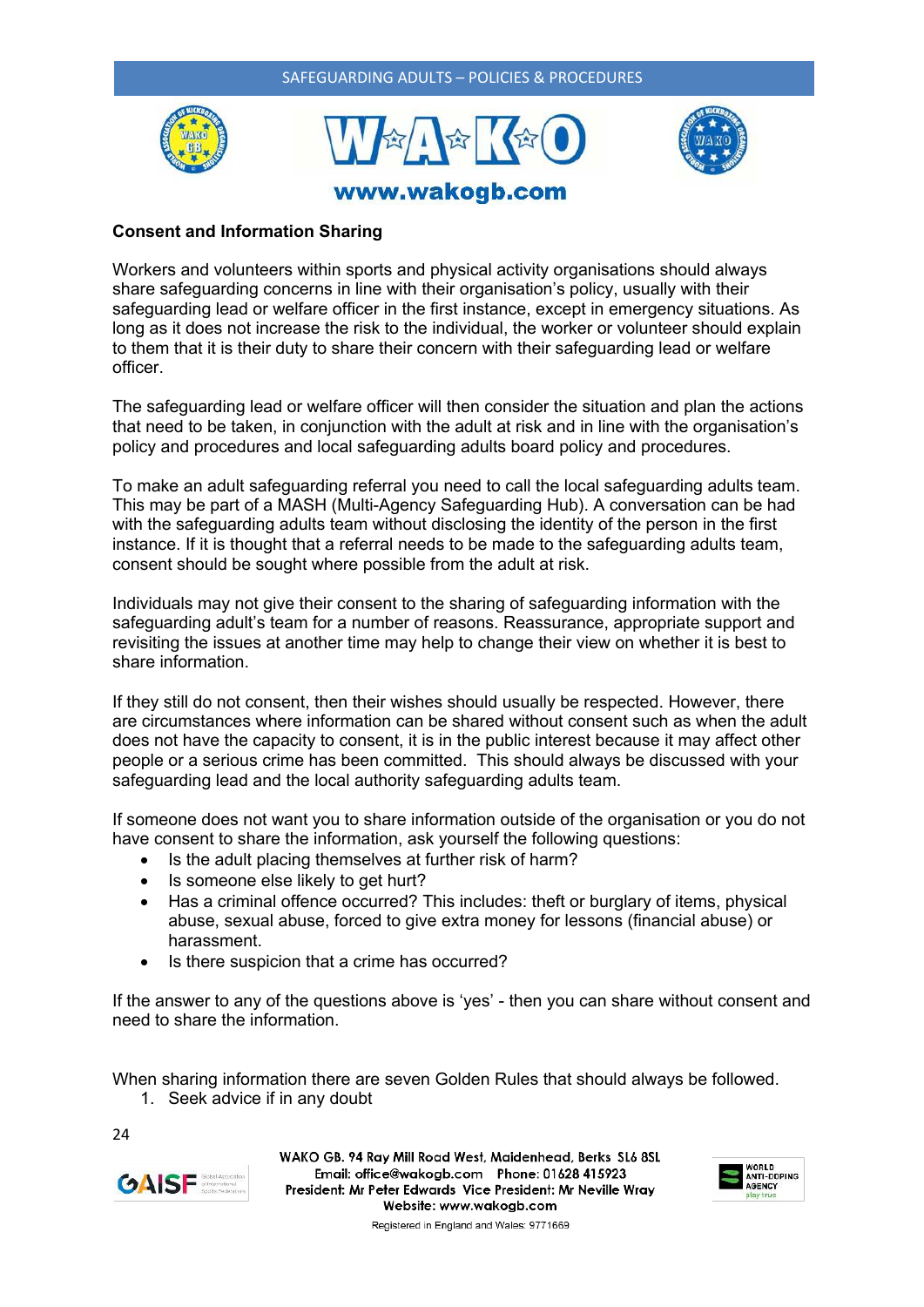





- 2. Be transparent The Data Protection Act (DPA) is not a barrier to sharing information but to ensure that personal information is shared appropriately; except in circumstances where by doing so places the person at significant risk of harm.
- 3. Consider the public interest Base all decisions to share information on the safety and well-being of that person or others that may be affected by their actions.
- 4. Share with consent where appropriate Where possible, respond to the wishes of those who do not consent to share confidential information. You may still share information without consent, if this is in the public interest.
- 5. Keep a record Record your decision and reasons to share or not share information.
- 6. Accurate, necessary, proportionate, relevant and secure Ensure all information shared is accurate, up-to-date; necessary and share with only those who need to have it.
- 7. Remember the purpose of the Data Protection Act (DPA) is to ensure personal information is shared appropriately, except in circumstances where by doing so may place the person or others at significant harm.





WAKO GB. 94 Ray Mill Road West, Maidenhead, Berks SL6 8SL Email: office@wakogb.com Phone: 01628 415923 President: Mr Peter Edwards Vice President: Mr Neville Wray Website: www.wakogb.com

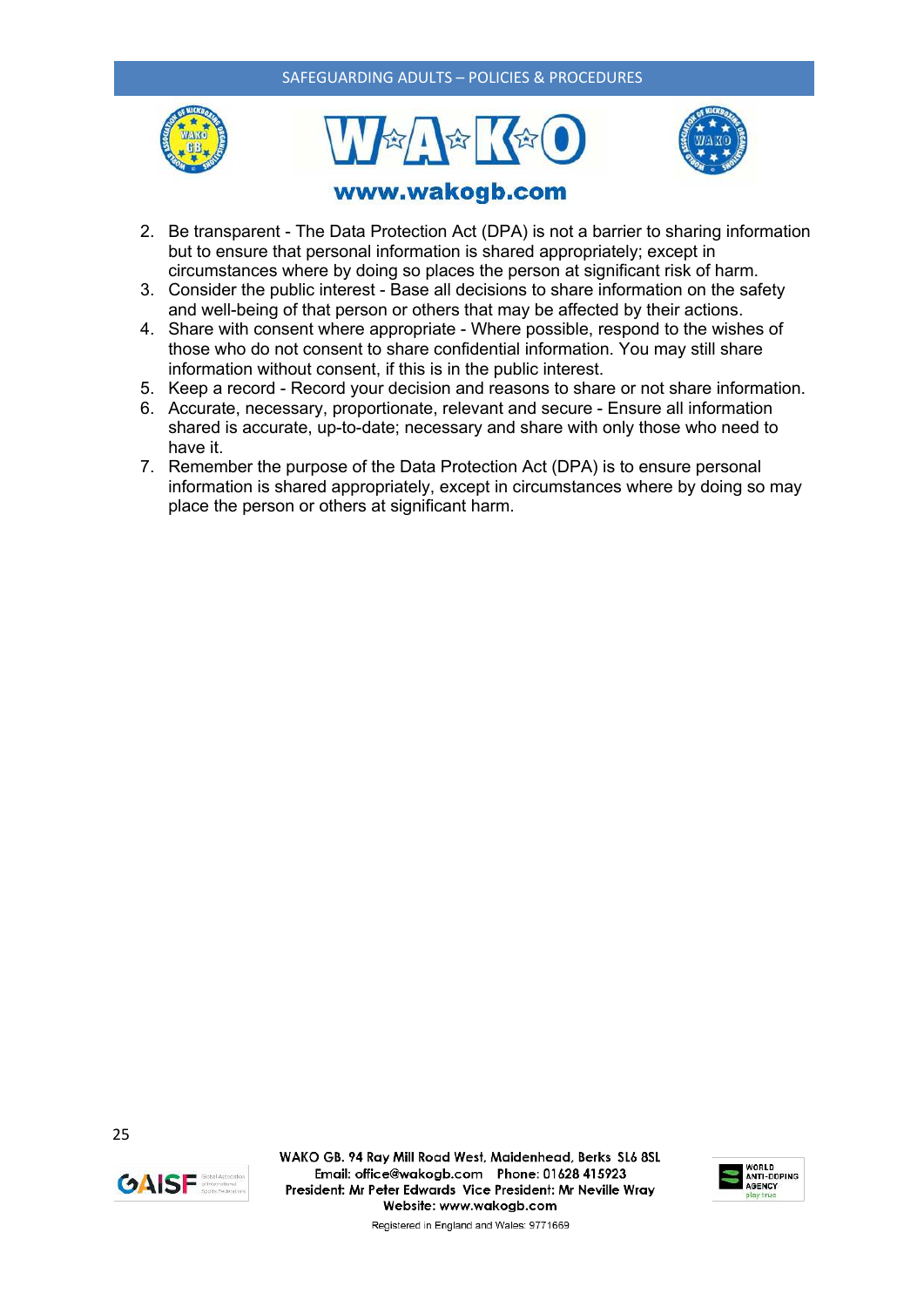





# **Appendix 3**

#### **Legislation and Government Initiatives**

#### **Sexual Offences Act 2003**

http://www.legislation.gov.uk/ukpga/2003/42/contents

The Sexual Offences Act introduced a number of new offences concerning vulnerable adults and children. www.opsi.gov.uk

#### **Mental Capacity Act 2005**

http://www.legislation.gov.uk/ukpga/2005/9/introduction

Its general principle is that everybody has capacity unless it is proved otherwise, that they should be supported to make their own decisions, that anything done for or on behalf of people without capacity must be in their best interests and there should be least restrictive intervention. www.dca.gov.uk

#### **Safeguarding Vulnerable Groups Act 2006**

http://www.legislation.gov.uk/ukpga/2006/47/contents

Introduced the new Vetting and Barring Scheme and the role of the Independent Safeguarding Authority. The Act places a statutory duty on all those working with vulnerable groups to register and undergo an advanced vetting process with criminal sanctions for noncompliance. www.opsi.gov.uk

#### **Deprivation of Liberty Safeguards**

#### https://www.gov.uk/government/collections/dh-mental-capacity-act-2005-deprivation-ofliberty-safeguards

Introduced into the Mental Capacity Act 2005 and came into force in April 2009. Designed to provide appropriate safeguards for vulnerable people who have a mental disorder and lack the capacity to consent to the arrangements made for their care or treatment, and who may be deprived of their liberty in their best interests in order to protect them from harm.

#### **Disclosure & Barring Service 2013**

https://www.gov.uk/government/organisations/disclosure-and-barring-service/about Criminal record checks: guidance for employers - How employers or organisations can request criminal records checks on potential employees from the Disclosure and Barring Service (DBS). www.gov.uk/dbs-update-service

#### **The Care Act 2014 – statutory guidance**

http://www.legislation.gov.uk/ukpga/2014/23/introduction/enacted

The Care Act introduces new responsibilities for local authorities. It also has major implications for adult care and support providers, people who use services, carers and advocates. It replaces No Secrets and puts adult safeguarding on a statutory footing.

#### **Making Safeguarding Personal Guide 2014**

26



WAKO GB. 94 Ray Mill Road West, Maidenhead, Berks SL6 8SL Email: office@wakogb.com Phone: 01628 415923 President: Mr Peter Edwards Vice President: Mr Neville Wray Website: www.wakogb.com

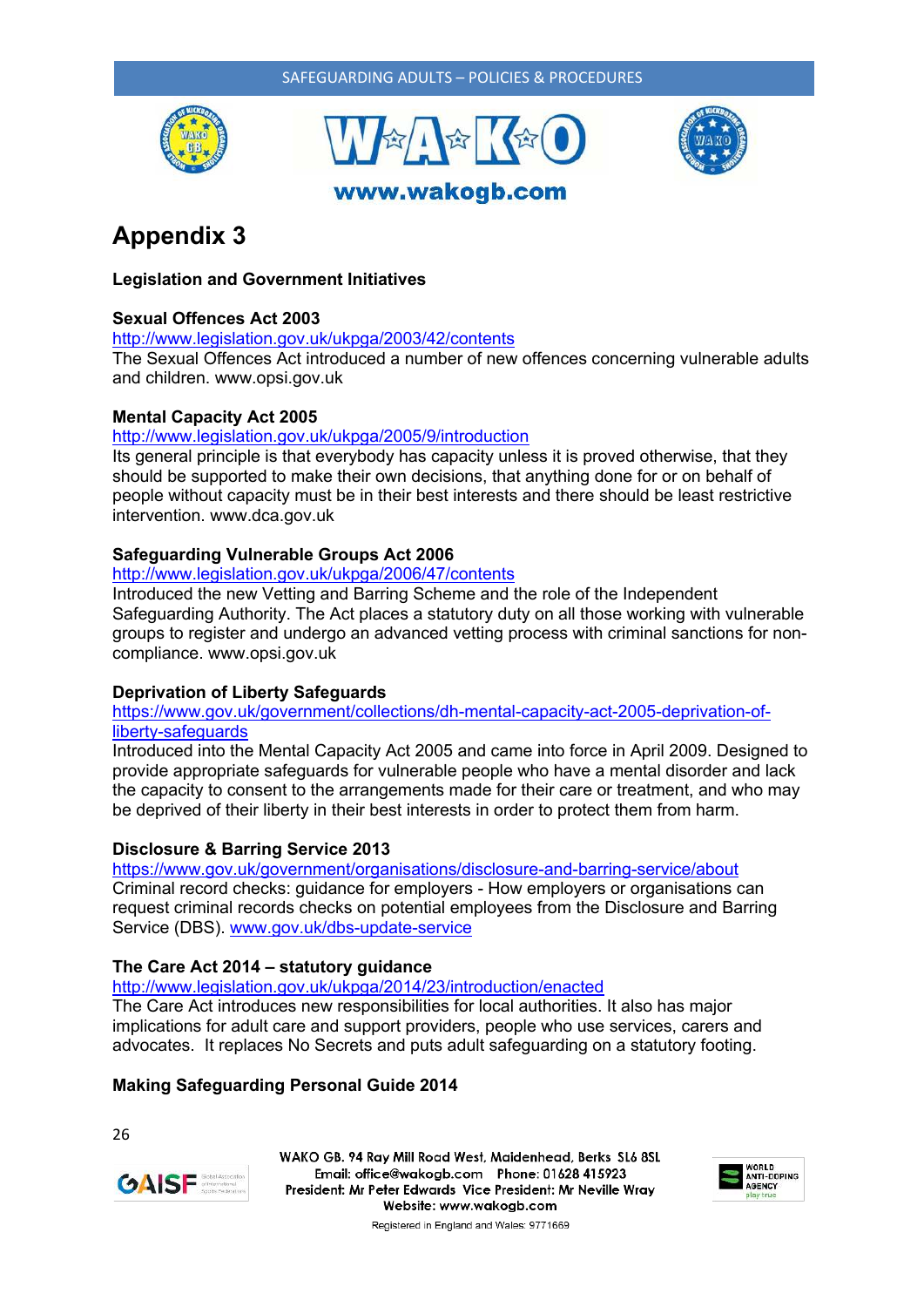







http://www.local.gov.uk/documents/10180/5852661/Making+Safeguarding+Personal+- +Guide+2014/4213d016-2732-40d4-bbc0-d0d8639ef0df

This guide is intended to support councils and their partners to develop outcomes-focused, person-centred safeguarding practice.





WAKO GB. 94 Ray Mill Road West, Maidenhead, Berks SL6 8SL Email: office@wakogb.com Phone: 01628 415923 President: Mr Peter Edwards Vice President: Mr Neville Wray Website: www.wakogb.com